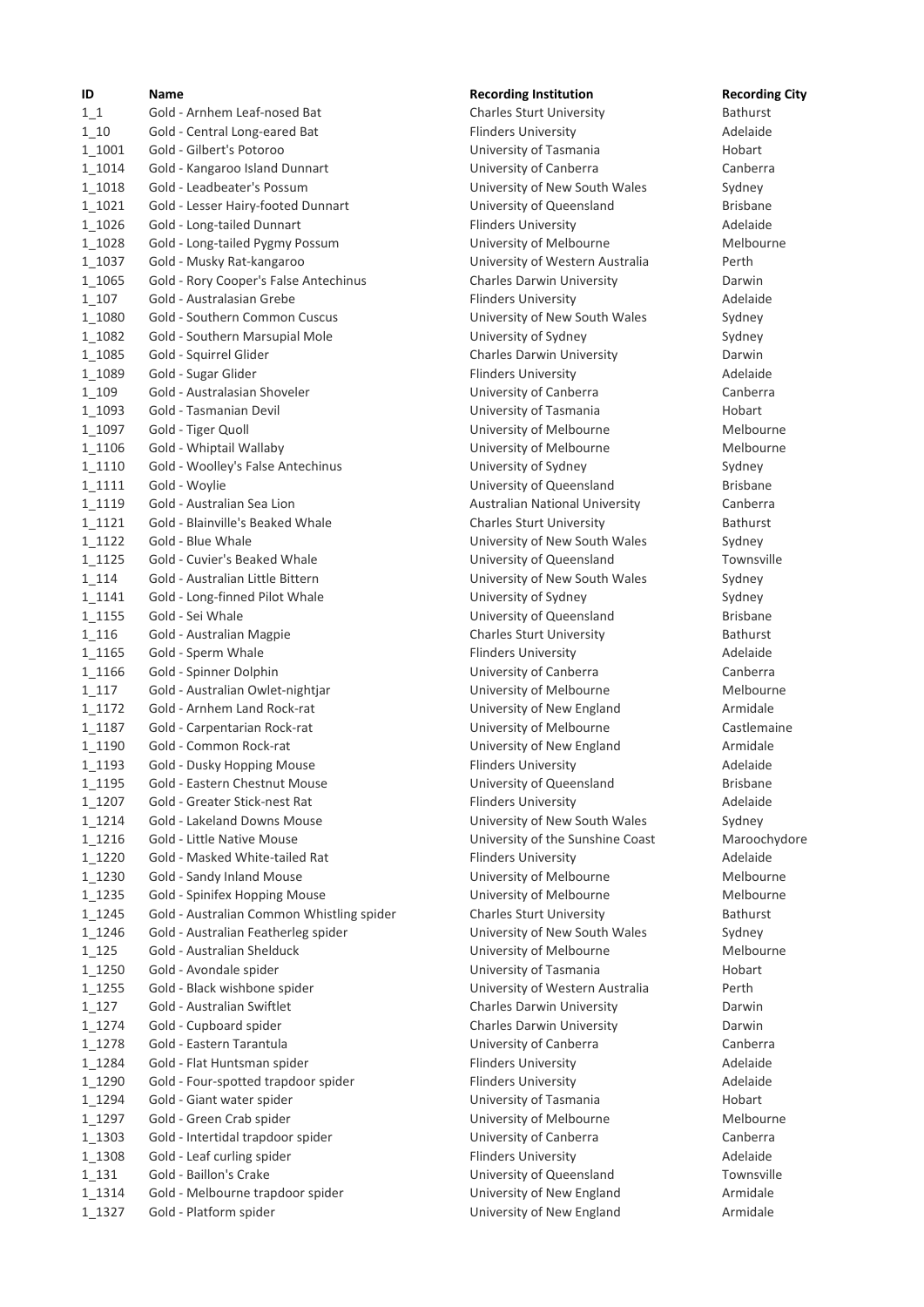| 1_1331             | Gold - Redlegged House spider                   |
|--------------------|-------------------------------------------------|
| 1_1332             | Gold - Sac spider                               |
| 1_1351             | Gold - Tasmanian cave spider                    |
| 1_1355             | Gold - Tent spider                              |
| 1_1356             | Gold - Three lobed spider                       |
| 1_1364             | Gold - Two-tailed spider                        |
| 1_1369             | Gold - Wheelweaving orbweaving spider           |
| $1_147$            | Gold - Baudin's Black-Cockatoo                  |
| $1_148$            | Gold - Beach Stone-curlew                       |
| $1_{15}$           | Gold - Common Blossom-bat                       |
| 1_159              | Gold - Black Petrel                             |
| $1_174$            | Gold - Black-faced Cuckoo-shrike                |
| $1_178$            | Gold - Black-fronted Dotterel                   |
| $1\_18$            | Gold - Dusky Leaf-nosed Bat                     |
| $1_184$            | Gold - Black-tailed Godwit                      |
| $1_186$            | Gold - Black-tailed Native-hen                  |
| $1_191$            | Gold - Black-winged Stilt                       |
| $1_192$            | Gold - Blackbird                                |
| $1_195$            | Gold - Blue-and-white Flycatcher                |
| $1_196$            | Gold - Blue-billed Duck                         |
| $1_{200}$          | Gold - Blue-winged Kookaburra                   |
| $1_{207}$          | Gold - Bridled Honeyeater                       |
| $1_{213}$          | Gold - Brown Booby                              |
| $1_{222}$          | Gold - Brown Skua                               |
| $1_{230}$          | Gold - Budgerigar                               |
| $1_{234}$          | Gold - Buff-breasted Sandpiper                  |
| $1_{237}$          | Gold - Buffy Fish-Owl                           |
| $1_239$            | Gold - Buller's Shearwater                      |
| $1_{245}$          | Gold - Cape Petrel                              |
| $1_{247}$          | Gold - Carpentarian Grasswren                   |
| $1_250$            | Gold - Cattle Egret                             |
| $1_{254}$          | Gold - Chestnut Teal                            |
| $1_{256}$          | Gold - Chestnut-breasted Cuckoo                 |
| $1 - 266$          | Gold - Chinstrap Penguin                        |
| $1_{279}$          | Gold - Collared Kingfisher                      |
| $1_{283}$          | Gold - Common Chaffinch                         |
| 1_299              | Gold - Crescent Honeyeater                      |
| $1_{-}3$           | Gold - Australian Little Free-tailed Bat        |
| $1_301$<br>$1_305$ | Gold - Crested Pigeon<br>Gold - Crimson Rosella |
| 1_319              | Gold - Dusky Robin                              |
| $1_322$            | Gold - Eastern Barn Owl                         |
| 1_335              | Gold - Eastern Yellow Wagtail                   |
| $1_357$            | Gold - Fernwren                                 |
| 1_363              | Gold - Forest Kingfisher                        |
| 1_366              | Gold - Forty-spotted Pardalote                  |
| 1_369              | Gold - Frilled Monarch                          |
| $1_371$            | Gold - Fuscous Honeyeater                       |
| $1_374$            | Gold - Garganey                                 |
| 1_391              | Gold - Great Knot                               |
| $1_401$            | Gold - Green-backed Gerygone                    |
| 1_403              | Gold - Green-headed Yellow Wagtail              |
| 1_413              | Gold - Grey Petrel                              |
| 1 4 1 4            | Gold - Grey Phalarope                           |
| 1_416              | Gold - Grey Shrike-thrush                       |
| 1 417              | Gold - Grey Teal                                |
| $1_{-}$ 42         | Gold - Hoary Wattled Bat                        |
| 1_420              | Gold - Grey Whistler                            |
| $1_422$            | Gold - Grey-crowned Babbler                     |
| 1_433              | Gold - Hardhead                                 |
| $1 - 45$           | Gold - Inland Free-tailed Bat                   |

University of Melbourne Melbourne University of Melbourne Melbourne University of Queensland **Brisbane** University of Western Australia Perth University of Queensland Brisbane University of Melbourne Melbourne University of Western Australia Perth University of New South Wales Sydney University of Canberra Canberra Canberra University of Melbourne Melbourne University of Melbourne Melbourne University of New England **Armidale** Australian National University **Canberra** 1\_18 Gold - Dusky Leaf-nosed Bat Charles Darwin University Darwin University of New England **Armidale** University of Melbourne Melbourne University of Queensland Brisbane University of Melbourne Castlemaine Flinders University **Adelaide** University of the Sunshine Coast Maroochydore University of Tasmania **Hobart** University of Sydney<br>
Sydney Flinders University **Adelaide** University of Western Australia Perth University of Western Australia Perth University of Melbourne Melbourne University of Queensland Townsville University of Melbourne Melbourne University of New South Wales Sydney University of the Sunshine Coast Maroochydore Flinders University **Adelaide** University of Melbourne Melbourne University of New South Wales Sydney University of Western Australia Perth Flinders University **Adelaide** University of Canberra **Canberra** Canberra Flinders University **Adelaide** University of New South Wales Sydney Charles Sturt University **Bathurst** University of the Sunshine Coast Maroochydore University of Queensland Brisbane University of Sydney Sydney 1\_335 Gold - Eastern Yellow Wagtail Charles Sturt University Bathurst University of Canberra **Canberra** Canberra University of New England **Armidale** Flinders University **Adelaide Adelaide** University of Western Australia Perth Charles Sturt University **Bathurst** Bathurst University of Western Australia Perth Flinders University **Adelaide** University of New South Wales Sydney University of New South Wales Sydney Charles Sturt University **Bathurst** University of Canberra **Canberra** Canberra University of Queensland Brisbane Flinders University **Adelaide** University of Canberra **Canberra** Canberra Flinders University **Adelaide** University of Western Australia Perth University of Tasmania Hobart University of Sydney Sydney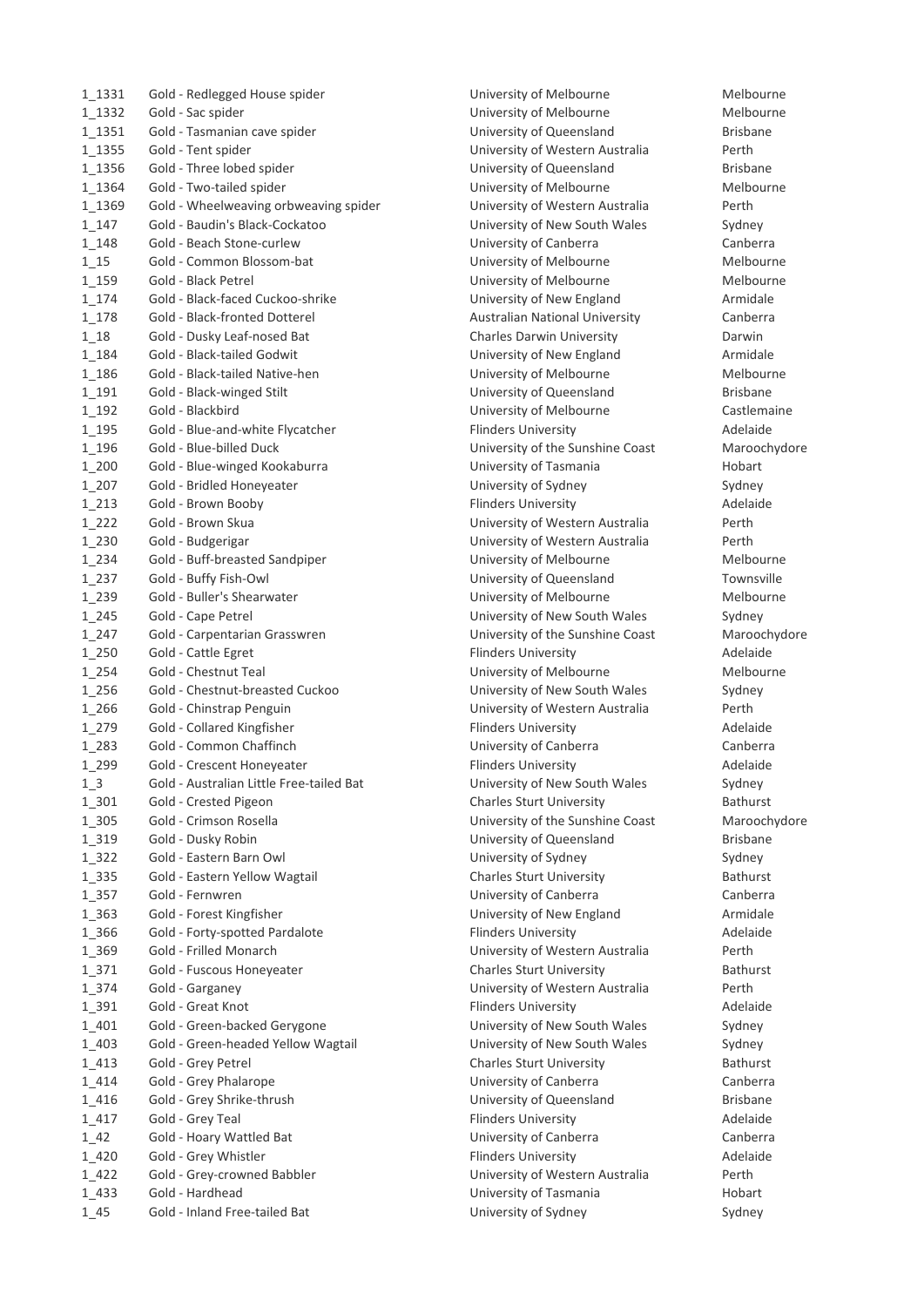| 1 460       | Gold - Juan Fernandez Petrel         |
|-------------|--------------------------------------|
| $1_471$     | Gold - King Quail                    |
| 1 488       | Gold - Lesser Noddy                  |
| 1 492       | Gold - Lewin's Honeyeater            |
| 1 497       | Gold - Little Bronze Cuckoo          |
| 1 499       | Gold - Little Corella                |
| 15          | Gold - Bare-rumped Sheath-tailed Bat |
| 1_501       | Gold - Little Curlew                 |
| 1_503       | Gold - Little Egret                  |
| $1_{.51}$   | Gold - Lesser Long-eared Bat         |
| 1_530       | Gold - Macaroni Penguin              |
| $1_{532}$   | Gold - Magellanic Penguin            |
| $1_{537}$   | Gold - Malayan Night Heron           |
| 1_546       | Gold - Marbled Frogmouth             |
| 1_562       | Gold - Musk Lorikeet                 |
| 1_563       | Gold - Mute Swan                     |
| 1_566       | Gold - Narcissus Flycatcher          |
| 1_569       | Gold - New Zealand Pigeon            |
| $1_{.}571$  | Gold - Night Parrot                  |
| 1_574       | Gold - Noisy Pitta                   |
|             |                                      |
| 1_580       | Gold - Norfolk Island Kaka           |
| 1_585       | Gold - Northern Rosella              |
| 1_595       | Gold - Oriental Cuckoo               |
| 1 607       | Gold - Painted Honeyeater            |
| 1 610       | Gold - Pale-headed Rosella           |
| 1 613       | Gold - Pallas's Grasshopper-warbler  |
| 1_619       | Gold - Paradise Riflebird            |
| 1 645       | Gold - Powerful Owl                  |
| 1 646       | Gold - Princess Parrot               |
| $1_65$      | Gold - Northern Pipistrelle          |
| 1 654       | Gold - Rainbow Bee-eater             |
| 1_661       | Gold - Red Wattlebird                |
| 1 663       | Gold - Red-backed Fairy-wren         |
| 1 664       | Gold - Red-backed Kingfisher         |
| 1 665       | Gold - Red-bellied Pitta             |
| 1 677       | Gold - Red-fronted Parakeet          |
| 1 678       | Gold - Red-headed Honeyeater         |
| $1\_69$     | Gold - Pygmy Long-eared Bat          |
| 1 697       | Gold - Regent Parrot                 |
| 1_702       | Gold - Rock Pigeon                   |
| $1_{-}704$  | Gold - Rockwarbler                   |
| $1_{1}$ 713 | Gold - Ruff                          |
| 1_719       | Gold - Rufous Songlark               |
| $1_{722}$   | Gold - Rufous-banded Honeyeater      |
| 1_728       | Gold - Salvin's Prion                |
| $1_731$     | Gold - Sarus Crane                   |
| 1_738       | Gold - Scarlet-chested Parrot        |
| $1_{742}$   | Gold - Shining Bronze Cuckoo         |
| $1_{-}745$  | Gold - Short-tailed Grasswren        |
| $1_{-748}$  | Gold - Shy Heathwren                 |
| 1_779       | Gold - Spinifex Pigeon               |
| 1_782       | Gold - Splendid Fairy-wren           |
| 1_785       | Gold - Spotted Catbird               |
| 1_793       | Gold - Square-tailed Kite            |
| 1_794       | Gold - Squatter Pigeon               |
| 1_802       | Gold - Striated Pardalote            |
|             |                                      |
| 1_816       | Gold - Tahiti Petrel                 |
| 1_826       | Gold - Terek Sandpiper               |
| $1_83$      | Gold - Yellow-lipped Bat             |
| 1_832       | Gold - Torresian Imperial-pigeon     |
| 1_835       | Gold - Tropical Scrubwren            |

University of New England **Armidale** University of Sydney Sydney University of New South Wales Sydney University of Western Australia Perth Flinders University **Adelaide** University of New England **Armidale** Charles Darwin University **Charles Darwin** University of Western Australia Perth University of Queensland Townsville University of New South Wales Sydney Australian National University Canberra University of New South Wales Sydney University of Queensland **Brisbane** University of Queensland Brisbane University of Queensland Brisbane University of New South Wales Sydney University of the Sunshine Coast Maroochydore University of Queensland **Brisbane** University of Queensland Brisbane University of Queensland **Brisbane** University of Western Australia Perth University of Tasmania Hobart University of Canberra Canberra Canberra University of Queensland Brisbane University of Queensland **Brisbane** University of New South Wales Sydney University of Tasmania **Hobart** University of Melbourne Castlemaine University of New South Wales Sydney University of Western Australia Perth University of the Sunshine Coast Maroochydore University of Melbourne Melbourne University of New South Wales Sydney University of Queensland Townsville Flinders University **Adelaide** 1\_677 Gold - Red-fronted Parakeet Charles Sturt University Bathurst University of New England **Armidale** University of Tasmania **Hobart** Hobart Flinders University **Adelaide** Australian National University Canberra Flinders University **Adelaide** Australian National University Canberra Australian National University Canberra University of Melbourne Melbourne University of Melbourne Melbourne University of Melbourne Melbourne University of Queensland **Brisbane** University of Queensland Brisbane University of Western Australia Perth Flinders University **Adelaide** Charles Darwin University **Darwin** University of Canberra Canberra Canberra University of Queensland Brisbane University of New England **Armidale** University of New England **Armidale** Flinders University **Adelaide** University of Melbourne Melbourne Charles Sturt University **Bathurst** University of Tasmania Hobart Bat University of Tasmania Hobart Hobart Australian National University **Canberra** University of Melbourne Castlemaine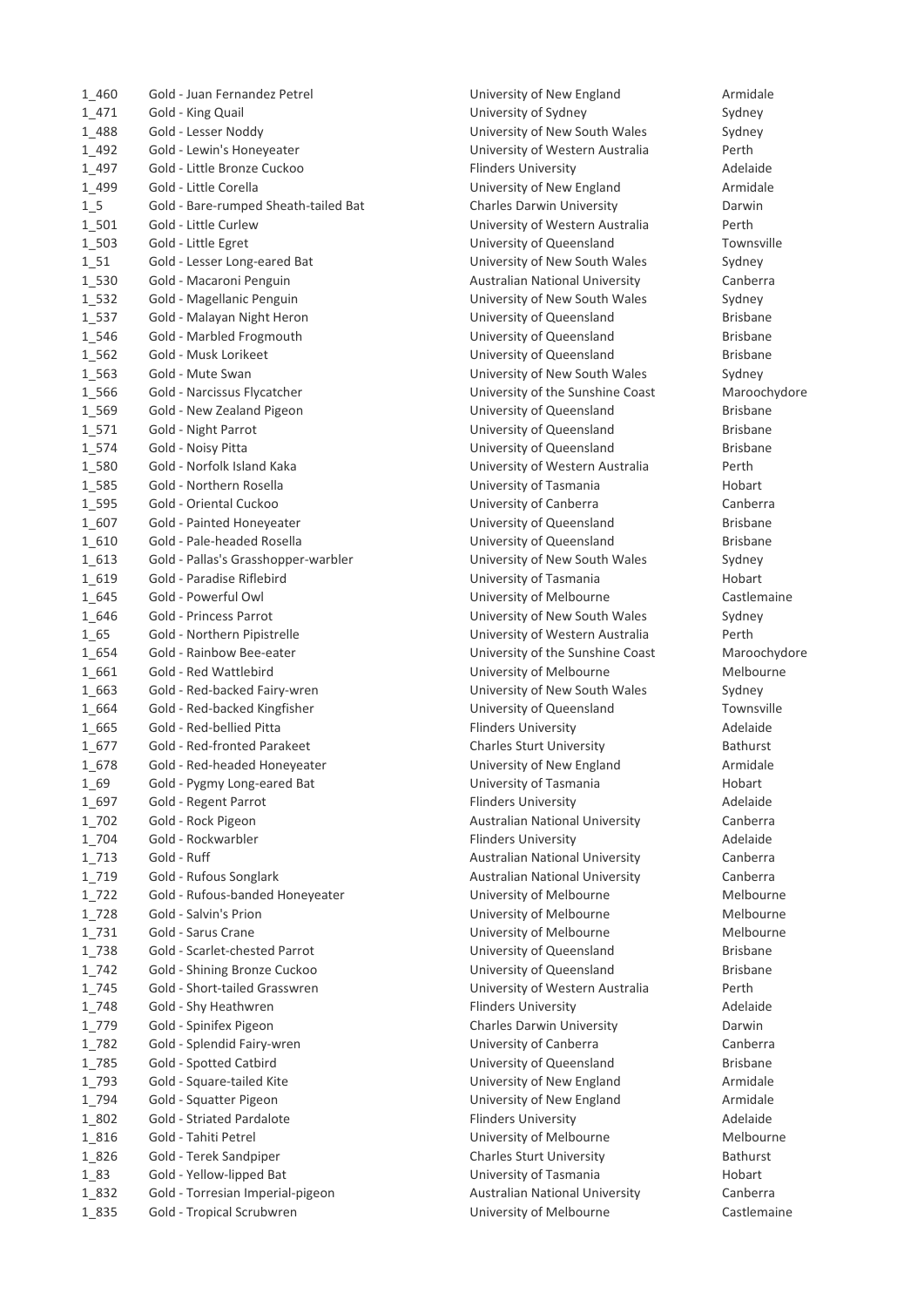| 1 837          | Gold - Turquoise Parrot                                      |
|----------------|--------------------------------------------------------------|
| 1 848          | <b>Gold - Wandering Albatross</b>                            |
| 1_851          | Gold - Watercock                                             |
| 1 858          | Gold - Western Corella                                       |
| 1 871          | Gold - White Gallinule                                       |
| 1 872          | Gold - White Tern                                            |
| 1877           | Gold - White-bellied Storm-Petrel                            |
| 1 88           | Gold - Antarctic Petrel                                      |
| 1 880          | Gold - White-breasted Whistler                               |
| 1884           | Gold - White-browed Robin                                    |
| 1 886          | Gold - White-browed Treecreeper                              |
| 1 89           | Gold - Antarctic Prion                                       |
| 1_907          | Gold - White-rumped Sandpiper                                |
| 1_916          | Gold - White-throated Treecreeper                            |
| 1_918          | Gold - White-winged Chough                                   |
| 1_927          | Gold - Wood Sandpiper                                        |
| 1_929          | Gold - Yellow Honeyeater                                     |
| $1_{93}$       | Gold - Arctic Jaeger                                         |
| 1_932          | Gold - Yellow Wattlebird                                     |
| 1_933          | Gold - Yellow White-eye                                      |
| 1_936          | Gold - Yellow-breasted Boatbill                              |
| 1_938          | Gold - Yellow-legged Flycatcher                              |
| $1_{94}$       | Gold - Arctic Tern                                           |
| 1_942          | Gold - Yellow-rumped Thornbill                               |
| 1_944          | Gold - Yellow-tailed Black-Cockatoo                          |
| 1_947          | Gold - Yellow-throated Scrubwren                             |
| 1_949          | Gold - Yellow-tufted Honeyeater                              |
| 1_954          | Gold - Agile Wallaby                                         |
| 1_957          | Gold - Antilopine Kangaroo                                   |
| 1_964          | Gold - Black-striped Wallaby                                 |
| 1_965          | Gold - Boullanger Island Dunnart                             |
| 1_969<br>1_973 | Gold - Brush-tailed Mulgara<br>Gold - Cape York Rock-wallaby |
| 1_978          | Gold - Common Brushtail Possum                               |
| 1_979          | Gold - Common Planigale                                      |
| $1_{98}$       | Gold - Asian House Martin                                    |
| 1_982          | Gold - Common Wombat                                         |
| 1 985          | Gold - Crest-tailed Mulgara                                  |
| 1 987          | Gold - Desert Bandicoot                                      |
| 1 993          | Gold - Eastern Hare-wallaby                                  |
| 1_996          | Gold - Fat-tailed Dunnart                                    |
| $2_{1}$        | Green - Arnhem Leaf-nosed Bat                                |
| 2_1002         | Green - Godman's Rock-wallaby                                |
| 2_1007         | Green - Hairy-footed Dunnart                                 |
| 2_1011         | Green - Julia Creek Dunnart                                  |
| 2_1021         | Green - Lesser Hairy-footed Dunnart                          |
| 2_1027         | Green - Long-tailed Planigale                                |
| 2_1036         | Green - Mountain Pygmy Possum                                |
| 2_1049         | Green - Ooldea Dunnart                                       |
| 2_1057         | Green - Quokka                                               |
| 2_1059         | Green - Red-cheeked Dunnart                                  |
| 2_1064         | Green - Rock Ringtail Possum                                 |
| 2_1067         | Green - Rufous Bettong                                       |
| 2_1069         | Green - Sandhill Dunnart                                     |
| $2 - 107$      | Green - Australasian Grebe                                   |
| 2_1078         | Green - Southern Bettong                                     |
| 2_1079         | Green - Southern Brown Bandicoot                             |
| 2_1084         | Green - Spectacled Hare-wallaby                              |
| 2_1085         | Green - Squirrel Glider                                      |
| 2_1112         | Green - Yellow-bellied Glider                                |
| 2_1122         | Green - Blue Whale                                           |

University of Melbourne **Castlemaine** 1\_848 Gold - Wandering Albatross Charles Sturt University Bathurst University of Sydney Sydney University of Western Australia Perth University of Queensland Brisbane Charles Darwin University **Charles Darwin** University of New South Wales Sydney University of Melbourne Melbourne University of Tasmania Hobart University of Melbourne Melbourne University of Sydney **Sydney** Sydney Charles Darwin University **Charles Darwin** University of Canberra **Canberra** Canberra University of Melbourne Melbourne University of Melbourne Melbourne University of Sydney Sydney University of Melbourne Melbourne Flinders University **Adelaide** University of Canberra Canberra Canberra University of Melbourne Melbourne University of Western Australia Perth University of Melbourne **Fluite Castlemaine** Charles Sturt University **Bathurst** University of Melbourne Melbourne University of Melbourne Melbourne University of New England **Armidale** University of Melbourne Melbourne University of Sydney Sydney University of New South Wales Sydney University of Canberra **Canberra** Canberra University of Western Australia Perth University of Melbourne Melbourne Melbourne University of Melbourne Melbourne Melbourne 1\_978 Gold - Common Brushtail Possum Charles Sturt University Bathurst University of Queensland Brisbane Flinders University **Adelaide** Flinders University **Adelaide** Flinders University **Adelaide** University of New South Wales Sydney University of Melbourne Castlemaine University of Western Australia Perth **2.1 Green Charles Sturt University Bathurst** University of Western Australia Perth 2\_1007 Green - Hairy-footed Dunnart University of Tasmania Hobart University of Queensland Townsville 2\_1021 Green - Lesser Hairy-footed Dunnart University of Tasmania Hobart University of Queensland Brisbane Flinders University **Adelaide** University of Sydney **Conney Sydney Sydney** University of New South Wales Sydney University of New South Wales Sydney University of Sydney **Example 2016** Sydney Flinders University **Adelaide** University of Melbourne Melbourne University of Queensland Brisbane Flinders University **Adelaide** 2\_1079 Green - Southern Brown Bandicoot University of Tasmania Hobart 2\_1084 Green - Spectacled Hare-wallaby Australian National University Canberra University of Western Australia Perth University of Queensland Brisbane University of Tasmania **Example 2012 Green Books**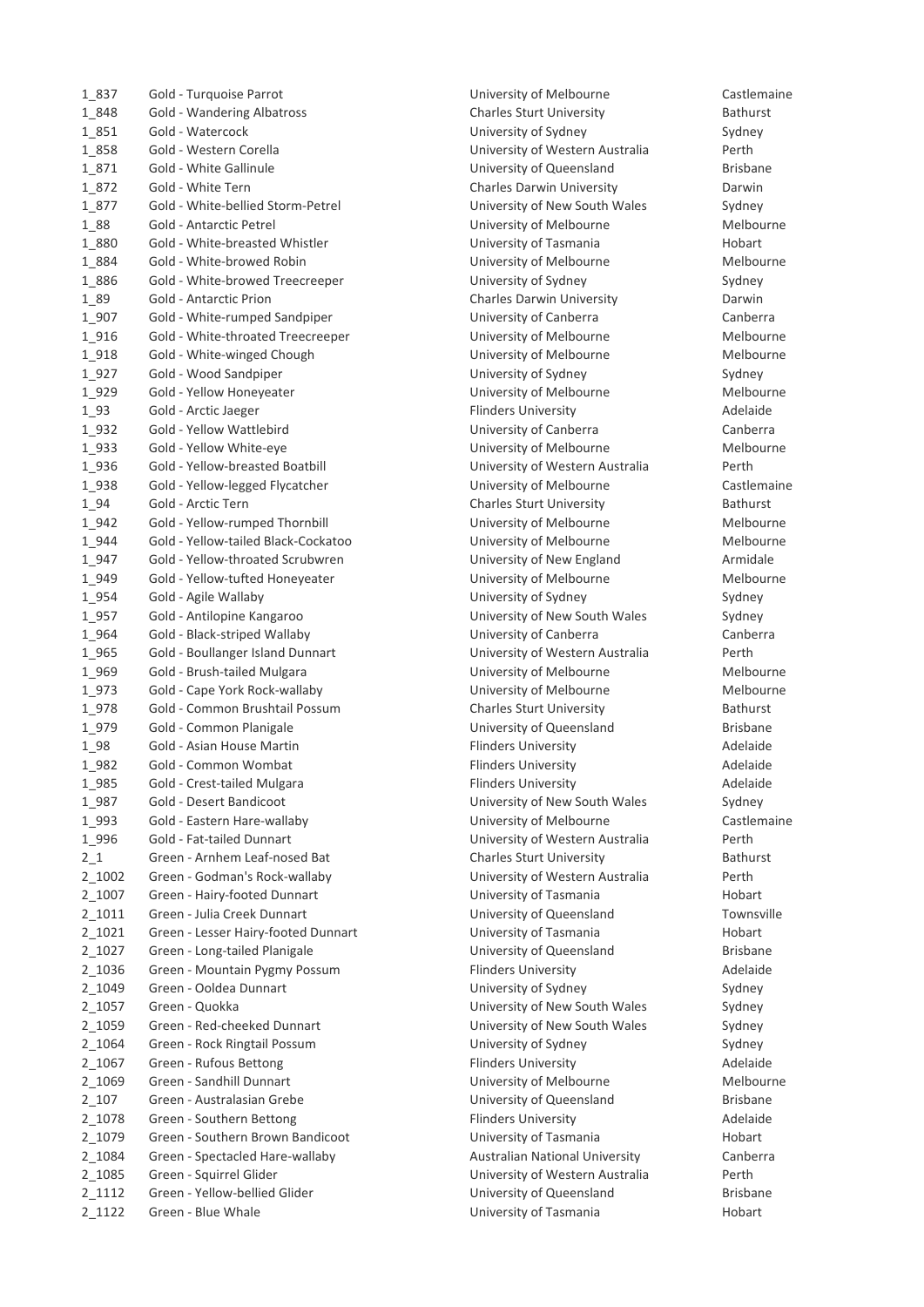| 2_1126     | Green - Dugong                                                            |
|------------|---------------------------------------------------------------------------|
| 2_1127     | Green - Dusky Dolphin                                                     |
| $2_113$    | Green - Australian King-Parrot                                            |
| 2_1132     | Green - Ginkgo-toothed Beaked Whale                                       |
| 2 1135     | Green - Hourglass Dolphin                                                 |
| 2 114      | Green - Australian Little Bittern                                         |
| $2_1142$   | Green - Longman's Beaked Whale                                            |
| $2 - 1143$ | Green - Melon-headed Whale                                                |
| $2 - 1151$ | Green - Pygmy Sperm Whale                                                 |
| 2_1155     | Green - Sei Whale                                                         |
| 2_1160     | Green - Southern Elephant Seal                                            |
| 2 1161     | Green - Southern Minke Whale                                              |
| 2_1164     | Green - Spectacled Porpoise                                               |
| 2_1165     | Green - Sperm Whale                                                       |
| 2_1166     | Green - Spinner Dolphin                                                   |
| $2 - 117$  | Green - Australian Owlet-nightjar                                         |
| $2_1171$   | Green - Weddell Seal                                                      |
| 2_1176     | Green - Black-footed Tree-rat                                             |
| 2_1178     | Green - Bolam's Mouse                                                     |
| 2 1185     | Green - Cape York Melomys                                                 |
| $2 - 1202$ | Green - Giant White-tailed Rat                                            |
| $2_{1211}$ | Green - Kakadu Pebble-mound Mouse                                         |
| 2 1218     | Green - Long-tailed Hopping Mouse                                         |
| $2 - 123$  | Green - Australian Reed-Warbler                                           |
| 2_1240     | Green - White-footed Rabbit Rat                                           |
| 2_1246     | Green - Australian Featherleg spider                                      |
| 2_1247     |                                                                           |
| $2 - 125$  | Green - Australian Garden Orb Weaver Spide<br>Green - Australian Shelduck |
| 2_1258     |                                                                           |
|            | Green - Bronze Aussie jumper                                              |
| 2_1260     | Green - Brown widow spider                                                |
| 2_1269     | Green - Cobweb spider                                                     |
| $2 - 127$  | Green - Australian Swiftlet                                               |
| $2_{1272}$ | Green - Common netcasting spider                                          |
| 2_1275     | Green - Daddy long-legs spider                                            |
| 2_1276     | Green - Dewdrop spider                                                    |
| 2 128      | Green - Australian White Ibis                                             |
| 2_1280     | Green - European garden spider                                            |
| 2_1294     | Green - Giant water spider                                                |
| 2_1306     | Green - Knobbly Crab spider                                               |
| 2_1309     | Green - Lichen huntsman                                                   |
| 2 1313     | Green - Magnificent spider                                                |
| 2_1320     | Green - Northern mouse spider                                             |
| 2_1329     | Green - Redback spider                                                    |
| 2_1333     | Green - Scorpiontailed spider                                             |
| 2_1336     | Green - Silver Dewdrop spider                                             |
| 2_1349     | Green - Tailed forest spider                                              |
| 2_1350     | Green - Tangle Web spider                                                 |
| 2_1369     | Green - Wheelweaving orbweaving spider                                    |
| 2_1370     | Green - Whip spider                                                       |
| 2_1371     | Green - White Kneed spider                                                |
| $2 - 138$  | Green - Bar-breasted Honeyeater                                           |
| $2 - 141$  | Green - Barau's Petrel                                                    |
| $2 - 142$  | Green - Barbary Dove                                                      |
| $2 - 157$  | Green - Black Kite                                                        |
| $2_16$     | Green - Common Sheath-tailed Bat                                          |
| $2 - 163$  | Green - Black-bellied Storm-Petrel                                        |
| $2 - 166$  | Green - Black-breasted Buzzard                                            |
| $2 - 169$  | Green - Black-chinned Honeyeater                                          |
| $2_17$     | Green - Diadem Leaf-nosed Bat                                             |
| $2 - 170$  | Green - Black-crowned Night Heron                                         |
| $2 - 172$  | Green - Black-eared Miner                                                 |
|            |                                                                           |

University of Queensland Brisbane University of Melbourne Melbourne 2\_113 Green - Australian King-Parrot Australian National University Canberra University of New South Wales Sydney Flinders University **Adelaide** Australian National University **Canberra** 2\_1142 Green - Longman's Beaked Whale Charles Darwin University Darwin University of Melbourne **Castlemaine** Australian National University Canberra University of New South Wales Sydney University of Melbourne Melbourne **2.1161 Charles Darwin University Charles Darwin** Flinders University **Adelaide** 2\_1165 Green - Sperm Whale Australian National University Canberra University of New South Wales Sydney Plinders University **Australian - Australian Chinace Adelaide** Charles Darwin University **Darwin** Darwin 2\_1176 Green - Black-footed Tree-rat Charles Darwin University Darwin Australian National University Canberra University of Melbourne Melbourne University of Sydney **Example 202 Green Sydney Sydney** University of New England **Armidale** University of Melbourne Melbourne Melbourne Plinders University **Australian Elizabeth Adelaide** University of Canberra **Canberra** Canberra University of Queensland Brisbane 21 Creen - Australian Christopher Christopher Christopher Spider Melbourne Flinders University **Adelaide** University of Western Australia Perth **2.1260 Charles Sturt University Arrow spider Sturt University Bathurst** Charles Sturt University **Bathurst** University of Sydney **Sydney Sydney** Sydney Plinders University **Adelaide 2.1275 Flinders University Spider - Paragonal Adelaider Spider Spider Spider Spider Spider Spider Spider Spider** University of New South Wales Sydney University of Western Australia Perth University of Sydney **European Sydney Sydney** University of Queensland Townsville Flinders University **Adelaide** University of Melbourne **Castlemaine** University of Tasmania **Hobart** Show Hobart University of Melbourne Melbourne Flinders University **Adelaide** Plinders University **Adelaide** University of Western Australia Perth University of Western Australia Perth Flinders University **Adelaide** University of New South Wales Sydney University of Melbourne Melbourne University of Queensland Brisbane University of Tasmania Hobart University of Queensland Brisbane Flinders University **Adelaide** University of New South Wales Sydney University of New South Wales Sydney University of Tasmania **Black-bellied Storm-**University of Queensland **Brisbane** University of Queensland **Brisbane** University of Western Australia Perth Flinders University **Adelaide** University of Melbourne Melbourne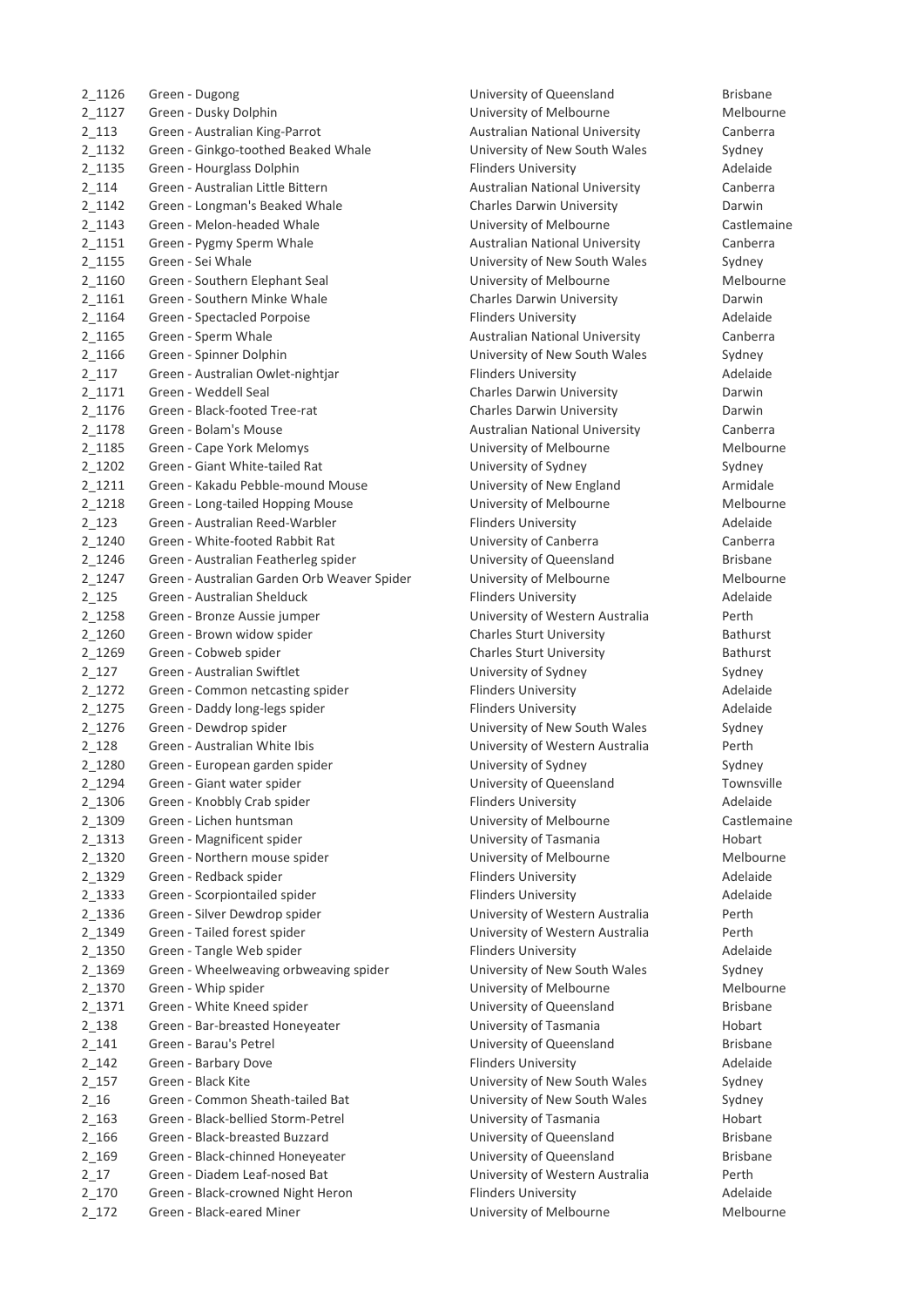| $2 - 174$ | Green - Black-faced Cuckoo-shrike        | <b>Flinders University</b>            | Adelaide        |
|-----------|------------------------------------------|---------------------------------------|-----------------|
| $2 - 182$ | Green - Black-necked Stork               | University of Melbourne               | Castlema        |
| $2 - 183$ | Green - Black-shouldered Kite            | University of Western Australia       | Perth           |
| $2 - 192$ | Green - Blackbird                        | University of New England             | Armidale        |
| $2 - 203$ | Green - Bluebonnet                       | Charles Darwin University             | Darwin          |
| $2 - 205$ | Green - Bower's Shrike-thrush            | <b>Flinders University</b>            | Adelaide        |
| $2 - 206$ | Green - Brahminy Kite                    | <b>Flinders University</b>            | Adelaide        |
| $2 - 208$ | Green - Bridled Tern                     | Charles Sturt University              | Bathurst        |
| $2_{214}$ | Green - Brown Cuckoo-Dove                | <b>Charles Sturt University</b>       | Bathurst        |
| $2_{215}$ | Green - Brown Falcon                     | University of Queensland              | Townsvil        |
| $2_{218}$ | Green - Brown Hawk-Owl                   | University of Canberra                | Canberra        |
| $2_{22}$  | Green - Eastern Cave Bat                 | University of Western Australia       | Perth           |
| $2 - 229$ | Green - Brush Cuckoo                     | <b>Australian National University</b> | Canberra        |
|           | Green - Bulwer's Petrel                  | University of the Sunshine Coast      | Marooch         |
| $2 - 240$ | Green - Bush Stone-curlew                |                                       |                 |
| $2_{241}$ |                                          | <b>Flinders University</b>            | Adelaide        |
| $2 - 244$ | Green - Cape Gannet                      | University of Queensland              | <b>Brisbane</b> |
| $2 - 253$ | Green - Chestnut Rail                    | University of New South Wales         | Sydney          |
| $2 - 263$ | Green - Chestnut-rumped Thornbill        | University of Canberra                | Canberra        |
| 2 2 6 4   | Green - Chiming Wedgebill                | <b>Charles Sturt University</b>       | Bathurst        |
| $2 - 267$ | Green - Chirruping Wedgebill             | <b>Flinders University</b>            | Adelaide        |
| $2_{271}$ | Green - Christmas Island Imperial Pigeon | University of Queensland              | <b>Brisbane</b> |
| $2 - 273$ | Green - Cicadabird                       | University of Queensland              | <b>Brisbane</b> |
| $2_{27}$  | Green - Cockatiel                        | University of New South Wales         | Sydney          |
| $2_{283}$ | Green - Common Chaffinch                 | <b>Flinders University</b>            | Adelaide        |
| $2 - 29$  | Green - Eastern Tube-nosed Bat           | University of New South Wales         | Sydney          |
| $2 - 290$ | Green - Common Pheasant                  | University of Melbourne               | Melbour         |
| $2 - 295$ | Green - Common Tern                      | University of Sydney                  | Sydney          |
| $2 - 296$ | Green - Cook's Petrel                    | University of New England             | Armidale        |
| 2_304     | Green - Crimson Finch                    | University of the Sunshine Coast      | Marooch         |
| $2 - 330$ | Green - Eastern Reef Egret               | University of Western Australia       | Perth           |
| 2_335     | Green - Eastern Yellow Wagtail           | University of New South Wales         | Sydney          |
| $2 - 342$ | Green - Erect-crested Penguin            | University of Canberra                | Canberra        |
| $2 - 344$ | Green - Eurasian Coot                    | <b>Australian National University</b> | Canberra        |
| 2_350     | Green - Fairy Gerygone                   | University of Melbourne               | Melbour         |
| 2_356     | Green - Fawn-breasted Bowerbird          | <b>Australian National University</b> | Canberra        |
| 2 3 6 1   | Green - Flock Bronzewing                 | University of Western Australia       | Perth           |
| $2 - 38$  | Green - Greater Broad-nosed Bat          | University of Western Australia       | Perth           |
|           | Green - Great Crested Grebe              | <b>Charles Sturt University</b>       | <b>Bathurst</b> |
| 2_389     | Green - Greater long-eared bat           |                                       |                 |
| $2 - 39$  |                                          | University of Western Australia       | Perth           |
| $2 - 393$ | Green - Great-billed Heron               | <b>Charles Sturt University</b>       | <b>Bathurst</b> |
| $2 - 394$ | Green - Great-winged Petrel              | University of New England             | Armidale        |
| $2 - 404$ | Green - Grey Butcherbird                 | University of New South Wales         | Sydney          |
| $2_{-}41$ | Green - Hill's Sheath-tailed Bat         | University of Tasmania                | Hobart          |
| $2_411$   | Green - Grey Honeyeater                  | University of Queensland              | Townsvil        |
| $2 - 420$ | Green - Grey Whistler                    | University of Western Australia       | Perth           |
| $2 - 433$ | Green - Hardhead                         | University of New South Wales         | Sydney          |
| $2 - 434$ | Green - Helmeted Friarbird               | University of Queensland              | <b>Brisbane</b> |
| $2 - 435$ | <b>Green - Helmeted Guineafowl</b>       | University of Melbourne               | Melbour         |
| $2 - 447$ | Green - Hutton's Shearwater              | University of New England             | Armidale        |
| $2 - 45$  | Green - Inland Free-tailed Bat           | University of Queensland              | Townsvil        |
| $2 - 450$ | Green - Inland Dotterel                  | <b>Charles Sturt University</b>       | Bathurst        |
| $2 - 462$ | Green - Kangaroo Island Emu              | University of New South Wales         | Sydney          |
| $2 - 464$ | Green - Kentish Plover                   | University of Melbourne               | Melbour         |
| $2 - 467$ | Green - Kermadec Petrel                  | Charles Darwin University             | Darwin          |
| $2_471$   | Green - King Quail                       | University of Queensland              | Townsvil        |
| $2_477$   | Green - Laughing Dove                    | University of Canberra                | Canberra        |
| $2 - 482$ | Green - Leaden Flycatcher                | University of New South Wales         | Sydney          |
| $2 - 483$ | Green - Lemon-bellied Flycatcher         | University of New South Wales         | Sydney          |
| $2 - 486$ | Green - Lesser Crested Tern              | University of Sydney                  | Sydney          |
|           |                                          | <b>Flinders University</b>            | Adelaide        |
| $2 - 487$ | Green - Lesser Frigatebird               |                                       |                 |
| 2 4 9 1   | Green - Letter-winged Kite               | <b>Charles Sturt University</b>       | <b>Bathurst</b> |

University of Melbourne **Castlemaine** University of Western Australia Perth University of New England **Armidale** Charles Darwin University **Charles Darwin** Plinders University **Adelaide** Flinders University **Adelaide** Charles Sturt University **Bathurst** Charles Sturt University **Bathurst** University of Queensland Townsville University of Canberra **Canberra** Canberra University of Western Australia Perth Australian National University Canberra University of the Sunshine Coast Maroochydore Flinders University **Adelaide** University of Queensland Brisbane University of New South Wales Sydney University of Canberra **Canberra** Canberra **2.264 Charles Sturt University Bathurst** Flinders University **Adelaide** 2022 Brisbane - Christmas Island Imperial Pigeon - Christmas Indiana Brisbane University of Queensland Brisbane University of New South Wales Sydney Flinders University **Adelaide** University of New South Wales Sydney University of Melbourne Melbourne University of Sydney **Example 2018** Sydney University of New England Armidale University of the Sunshine Coast Maroochydore University of Western Australia Perth University of New South Wales Sydney University of Canberra **Canberra** Canberra 2\_344 Green - Eurasian Coot Australian National University Canberra University of Melbourne Melbourne Australian National University **Canberra** University of Western Australia Perth University of Western Australia Perth Charles Sturt University **Bathurst** University of Western Australia Perth 2\_393 Green - Great-billed Heron Charles Sturt University Bathurst University of New England **Armidale** University of New South Wales Sydney University of Tasmania **Bat Library Sheath-tailed Bat University of Tasmania** Hobart University of Queensland Townsville University of Western Australia Perth University of New South Wales Sydney University of Queensland Brisbane University of Melbourne Melbourne University of New England **Armidale** University of Queensland Townsville Charles Sturt University **Bathurst** University of New South Wales Sydney University of Melbourne Melbourne Charles Darwin University **Charles Darwin** University of Queensland Townsville University of Canberra **Canberra** Canberra University of New South Wales Sydney University of New South Wales Sydney University of Sydney **Example 2018** Sydney Flinders University **Adelaide** 2\_491 Green - Letter-winged Kite Charles Sturt University Bathurst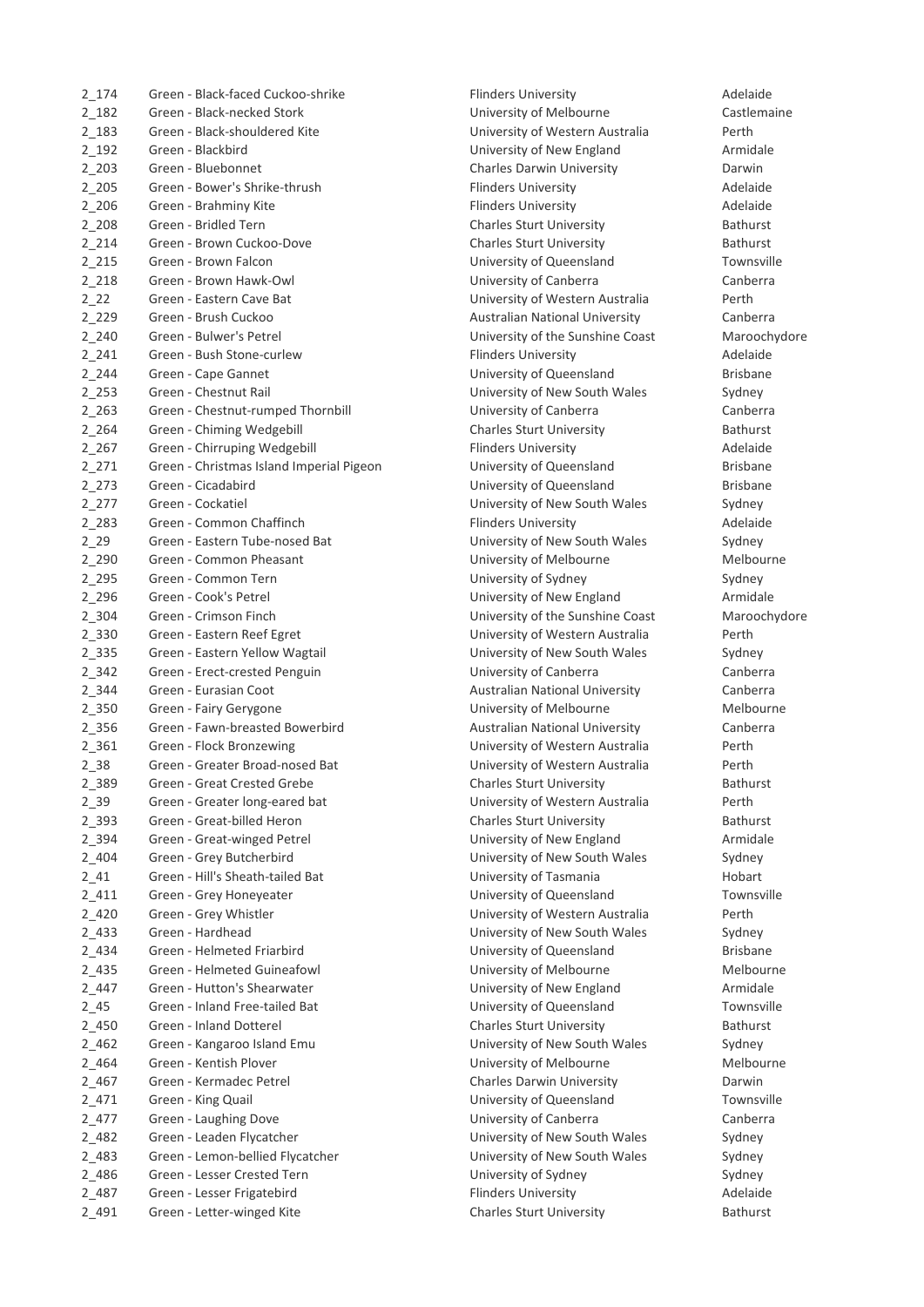| 2 492      | Green - Lewin's Honeyeater            |
|------------|---------------------------------------|
| 2_495      | Green - Linchi Swiftlet               |
| $2 - 500$  | Green - Little Crow                   |
| $2 - 502$  | Green - Little Eagle                  |
| $2_{1516}$ | Green - Little Stint                  |
| 2_518      | Green - Little Wattlebird             |
| 2_519      | Green - Little Woodswallow            |
| 2_529      | Green - Lovely Fairy-wren             |
| 2_534      | Green - Magpie Goose                  |
| 2 535      | Green - Magpie-Lark                   |
| 2_539      | Green - Malleefowl                    |
| 2_545      | Green - Manx Shearwater               |
| 2_548      | Green - Masked Booby                  |
| $2 - 553$  | Green - Matsudaira's Storm-Petrel     |
| 2_559      | Green - Mountain Thornbill            |
| $2 - 56$   | Green - Little Red Flying-fox         |
| 2_566      | Green - Narcissus Flycatcher          |
| $2 - 567$  | Green - New Holland Honeyeater        |
| 2_579      | Green - Norfolk Island Ground-Dove    |
| 2_587      | Green - Northern Shoveler             |
| $2 - 59$   | Green - Northern Blossom-bat          |
| $2\_6$     | Green - Beccari's Free-tailed Bat     |
|            | Green - Pacific Baza                  |
| $2_{600}$  | Green - Pacific Golden Plover         |
| $2 - 602$  |                                       |
| $2 - 605$  | Green - Painted Button-quail          |
| $2_{616}$  | Green - Papuan Frogmouth              |
| $2 - 619$  | Green - Paradise Riflebird            |
| $2 - 625$  | Green - Peregrine Falcon              |
| 2 632      | Green - Pied Heron                    |
| 2 642      | Green - Plumed Whistling-Duck         |
| 2 643      | Green - Polynesian Storm-petrel       |
| 2_649      | Green - Purple-backed Starling        |
| 2_658      | Green - Red Goshawk                   |
| 2_664      | Green - Red-backed Kingfisher         |
| 2 667      | Green - Red-browed Pardalote          |
| $2 - 68$   | Green - Papuan Sheath-tailed Bat      |
| 2_686      | Green - Red-rumped Parrot             |
| 2 688      | Green - Red-tailed Black-Cockatoo     |
| 2_703      | Green - Rockhopper Penguin            |
| 2_708      | Green - Rosy Starling                 |
| 2_720      | Green - Rufous Treecreeper            |
| 2_726      | Green - Sabine's Gull                 |
| $2_{72}$   | Green - Sacred Kingfisher             |
| 2 731      | Green - Sarus Crane                   |
| 2 735      | Green - Scaly-breasted Lorikeet       |
| 2 736      | Green - Scarlet Honeyeater            |
| 2_740      | Green - Scrubtit                      |
| 2_745      | Green - Short-tailed Grasswren        |
| 2_747      | Green - Shy Albatross                 |
| 2_750      | Green - Silver-crowned Friarbird      |
| 2_758      | Green - Snow Petrel                   |
| 2_764      | Green - Sooty Shearwater              |
| 2_765      | Green - Sooty Tern                    |
| $2 - 77$   | Green - Troughton's Sheath-tailed Bat |
| 2_770      | Green - Southern Cassowary            |
| $2_{772}$  | Green - Southern Fulmar               |
| 2_779      | Green - Spinifex Pigeon               |
| 2_793      | Green - Square-tailed Kite            |
| 2_796      | Green - Stilt Sandpiper               |
| 28         | Green - Black-eared Flying-fox        |
| 2_801      | Green - Striated Heron                |

University of Melbourne Melbourne University of Melbourne Melbourne University of Melbourne **Melbourne** Melbourne Australian National University Canberra Charles Sturt University **Bathurst** University of Western Australia Perth University of Canberra **Canberra** Canberra University of Queensland Brisbane University of Queensland Brisbane University of Canberra **Canberra** Canberra University of Queensland Townsville University of Sydney **Sydney** Sydney Flinders University **Adelaide** Plinders University **Adelaide** University of Western Australia Perth University of Canberra **Canberra** Canberra 2.566 Charles Sturt University Flycatcher Charles Sturt University 2\_567 Green - New Holland Honeyeater Charles Darwin University Darwin University of New South Wales Sydney University of Sydney **Sydney Sydney** Sydney University of Western Australia Perth University of Melbourne **Castlemaine** University of Melbourne **Castlemaine** University of New England **Armidale** Plinders University **Adelaide** University of New England **Armidale** 2\_619 Green - Paradise Riflebird Charles Sturt University Bathurst University of Western Australia Perth Flinders University **Adelaide** Charles Darwin University **Darwin** Darwin Charles Darwin University **Darwin** Darwin University of Sydney **Example 2018** Sydney University of Queensland Brisbane University of Sydney **Example 2018** Sydney University of Sydney **Card Coren Contact Contact Sydney** Sydney University of New South Wales Sydney 2\_686 Green - Red-rumped Parrot Charles Sturt University Bathurst Flinders University **Adelaide** University of New England **Armidale** University of New South Wales Sydney University of Melbourne Melbourne University of Western Australia Perth Flinders University **Adelaide** University of Melbourne Melbourne 2\_735 Green - Scaly-breasted Lorikeet University of Canberra Canberra Flinders University **Adelaide** Flinders University **Adelaide 2.745 Charles Sturt University Arrow Bathurst** University of New South Wales Sydney University of Sydney **Ericare Ericrowned Sydney** Sydney University of Sydney **Example 2018** Sydney University of the Sunshine Coast Maroochydore University of Melbourne **Castlemaine** 2.72 Flinders University **Bat Troughton's Sheathertailed Bat Flinders** Adelaide 2\_770 Green - Southern Cassowary Charles Darwin University Darwin University of Tasmania Hobart Plinders University **Adelaide** University of Tasmania and American Hobart University of Melbourne **Castlemaine** University of Canberra **Canberra** Canberra University of Melbourne **Castlemaine**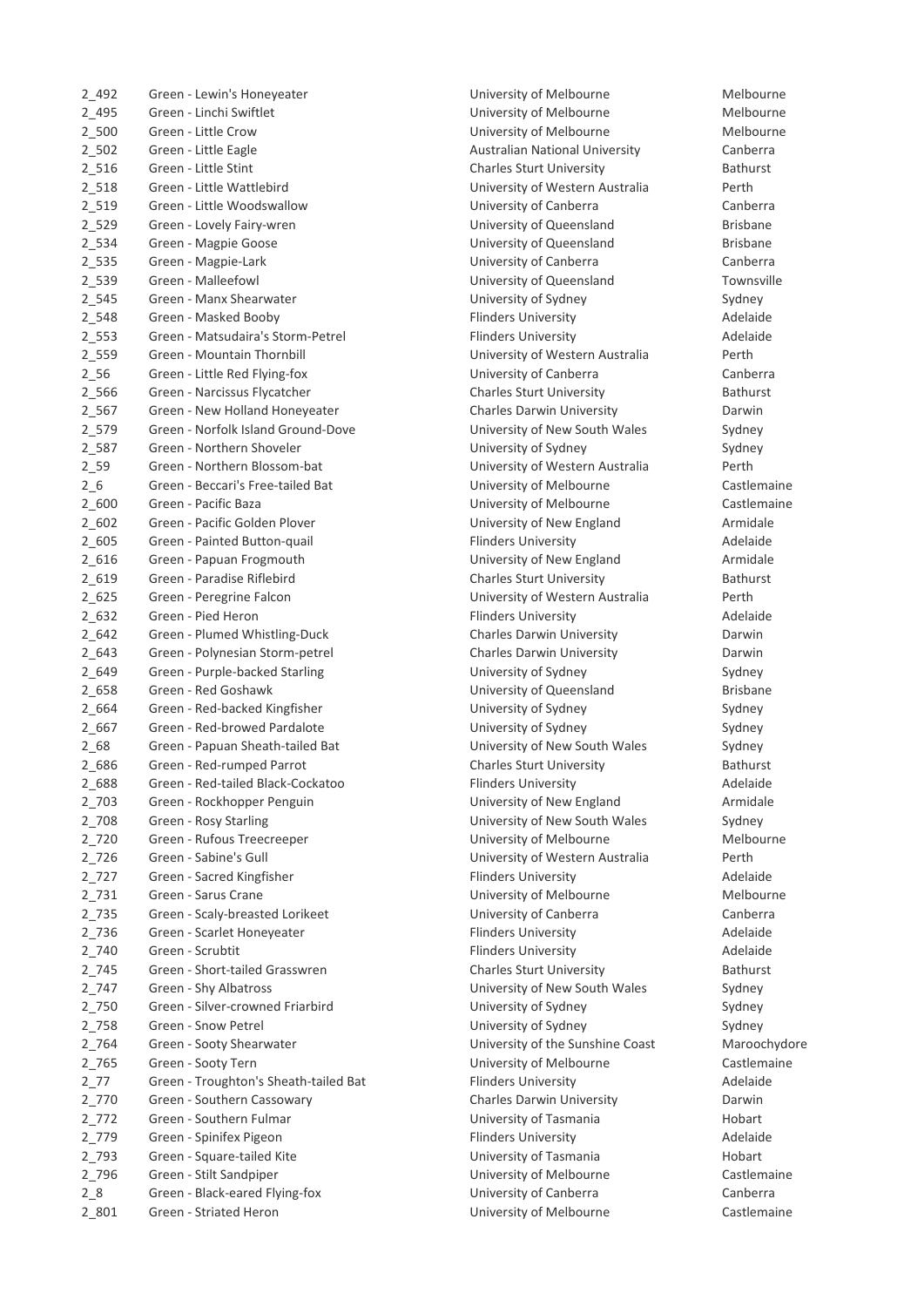| 2_809     | Green - Superb Fruit-Dove              |
|-----------|----------------------------------------|
| $2_{81}$  | Green - White-striped Free-tailed Bat  |
| $2_{810}$ | Green - Superb Lyrebird                |
| 2_814     | Green - Swinhoe's Snipe                |
| 2_815     | Green - Swinhoe's Storm-Petrel         |
| 2_817     | Green - Tasman Parakeet                |
| 2 820     | Green - Tasmanian Scrubwren            |
| 2 824     | Green - Tawny-breasted Honeyeater      |
| 2_825     | Green - Tawny-crowned Honeyeater       |
| 2 828     | Green - Tiger Shrike                   |
| 2 847     | Green - Victoria's Riflebird           |
| 2 8 5 2   | Green - Wedge-tailed Eagle             |
| $2_{86}$  | Green - Albert's Lyrebird              |
| 2 864     | Green - Western Wattlebird             |
|           | Green - Whistling Kite                 |
| 2 870     |                                        |
| 2 881     | Green - White-breasted Woodswallow     |
| 2 891     | Green - White-eared Honeyeater         |
| 2 892     | Green - White-eared Monarch            |
| 2 8 9 6   | Green - White-fronted Honeyeater       |
| $2_{910}$ | Green - White-throated Gerygone        |
| $2_{916}$ | Green - White-throated Treecreeper     |
| 2_918     | Green - White-winged Chough            |
| $2_{93}$  | Green - Arctic Jaeger                  |
| 2_931     | Green - Yellow Thornbill               |
| 2_939     | Green - Yellow-nosed Albatross         |
| $2_{94}$  | Green - Arctic Tern                    |
| 2_944     | Green - Yellow-tailed Black-Cockatoo   |
| 2_945     | Green - Yellow-throated Honeyeater     |
| $2_{95}$  | Green - Arctic Warbler                 |
| 2_955     | Green - Alexandria False Antechinus    |
| 2_959     | Green - Banded Hare-wallaby            |
| 2_964     | Green - Black-striped Wallaby          |
| 2_965     | Green - Boullanger Island Dunnart      |
| 2_973     | Green - Cape York Rock-wallaby         |
| 2_985     | Green - Crest-tailed Mulgara           |
| 2_986     | Green - Daintree River Ringtail Possum |
| 2_999     | Green - Feathertail Glider             |
| 3_1000    | Red - Gilbert's Dunnart                |
| 3_1001    | Red - Gilbert's Potoroo                |
| 3_1002    | Red - Godman's Rock-wallaby            |
| 3_1008    | Red - Herbert River Ringtail Possum    |
| 3_1009    | Red - Herbert's Rock-wallaby           |
| 3_1011    | Red - Julia Creek Dunnart              |
| 3_1022    | Red - Little Long-tailed Dunnart       |
| 3_1026    | Red - Long-tailed Dunnart              |
| 3_1027    | Red - Long-tailed Planigale            |
| 3_1029    | Red - Lumholtz's Tree-kangaroo         |
| 3_1034    | Red - Monjon                           |
| 3_1035    | Red - Mountain Brushtail Possum        |
| 3_1040    | Red - Ningbing False Antechinus        |
| 3_1050    | Red - Parma Wallaby                    |
| 3_1056    | Red - Purple-necked Rock-wallaby       |
| 3_1067    |                                        |
|           | Red - Rufous Bettong                   |
| 3_1077    | Red - Sooty Dunnart                    |
| 3_1081    | Red - Southern Hairy-nosed Wombat      |
| $3 - 109$ | Red - Australasian Shoveler            |
| 3_1097    | Red - Tiger Quoll                      |
| $3_112$   | Red - Australian Hobby                 |
| 3_1125    | Red - Cuvier's Beaked Whale            |
| 3_1134    | Red - Hector's Beaked Whale            |
| 3_1151    | Red - Pygmy Sperm Whale                |

University of Queensland Brisbane Australian National University **Frankling** Canberra University of Western Australia Perth University of Canberra **Canberra** Canberra University of Melbourne **Castlemaine** Flinders University **Adelaide** University of Western Australia Perth University of Tasmania **Hobart 2.825 Charles Sturt University Charles Sturt University** Bathurst University of New South Wales Sydney 2.847 Charles Sturt University **Bathurst** University of New South Wales Sydney University of Melbourne Melbourne University of New England **Armidale** Charles Sturt University **Bathurst** Bathurst University of Western Australia Perth Flinders University **Adelaide** University of Sydney **Sydney Sydney** Sydney University of Melbourne Melbourne University of Queensland Brisbane University of Canberra **Canberra** Canberra Flinders University **Adelaide** University of Melbourne Melbourne University of Canberra **Canberra** Canberra University of Melbourne Melbourne University of Western Australia Perth University of Melbourne Melbourne **2.945 Charles Darwin University Charles Darwin University Darwin Darwin Darwin Charles Darwin Darwin Darwin D** University of Queensland Brisbane University of Sydney **Anticardria False Anticare Antechnic Sydney** Sydney University of New England Armidale University of Queensland Townsville University of Western Australia Perth University of Canberra **Canberra** Canberra University of New England Armidale University of Western Australia Perth University of Western Australia Perth University of Tasmania Hobart University of Melbourne **Castlemaine** University of New South Wales Sydney University of Melbourne Melbourne University of Tasmania Hobart University of Melbourne Melbourne University of New South Wales Sydney University of Queensland Brisbane Charles Darwin University **Charles Darwin** University of New South Wales Sydney University of Sydney Sydney University of Sydney **Brushtail Postum Brushtail Postum Brushtail Postum Brushtail Postum Brushtail Postum Bru** Charles Darwin University **Earnerships Charles Antechine Antechnic** University of Melbourne Melbourne University of Queensland Brisbane University of Queensland Townsville University of Queensland Townsville Charles Darwin University **Darwin** Charles Sturt University **Bathurst** Bathurst University of Melbourne Melbourne University of Sydney Sydney University of Queensland Townsville University of Tasmania Hobart University of Queensland **Brisbane**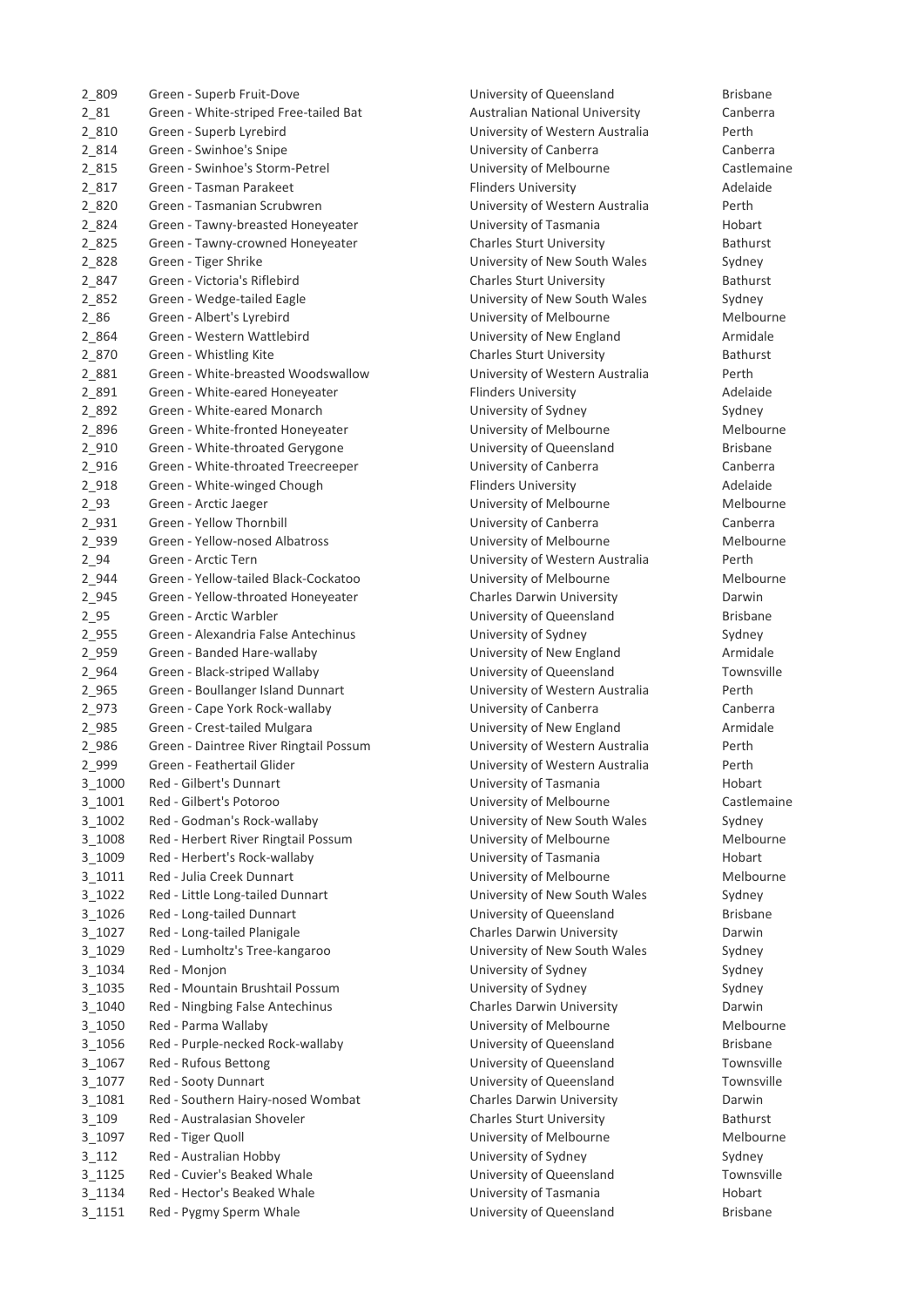| 3 1162     | Red - Southern Right Whale             | University of Western Australia       | Perth         |
|------------|----------------------------------------|---------------------------------------|---------------|
| 3 1178     | Red - Bolam's Mouse                    | University of Canberra                | Canb          |
| 3_1179     | Red - Bramble Cay Melomys              | University of Melbourne               | Melb          |
| $3_{1202}$ | Red - Giant White-tailed Rat           | University of Tasmania                | Hoba          |
| 3_1204     | Red - Gould's Mouse                    | University of Melbourne               | Melb          |
| $3_{1212}$ | Red - Kimberley Mouse                  | University of Western Australia       | Perth         |
| 3_1230     | Red - Sandy Inland Mouse               | University of Melbourne               | Melb          |
| 3_1234     | Red - Smoky Mouse                      | University of Melbourne               | Melb          |
| 3_1236     | Red - Swamp Rat                        | Charles Darwin University             | Darw          |
| 3_1254     | Red - Black house spider               | University of Queensland              | <b>Brisba</b> |
| 3 1262     | Red - Brushfooted trapdoor spider      | <b>Australian National University</b> | Canb          |
| 3 1268     | Red - Coastal Whistling spider         | University of New South Wales         | Sydne         |
| 3 1269     | Red - Cobweb spider                    | University of Melbourne               | Melb          |
| 3 1274     | Red - Cupboard spider                  | <b>Australian National University</b> | Canb          |
| $3$ 128    | Red - Australian White Ibis            | <b>Flinders University</b>            | Adela         |
| 3 1284     | Red - Flat Huntsman spider             | University of Western Australia       | Perth         |
| 3 1289     | Red - Four-jawed spider                | University of Sydney                  | Sydne         |
| 3 1292     | Red - Garden wolf spider               | Charles Darwin University             | Darw          |
| 3 1 3      | Red - Coastal Sheath-tailed Bat        | University of Sydney                  | Sydne         |
| 3 1313     | Red - Magnificent spider               | University of Western Australia       | Perth         |
| 3 132      | Red - Baird's Sandpiper                | University of Canberra                | Canb          |
| 3 1321     | Red - Northern Rivers funnelweb spider |                                       | Melb          |
|            |                                        | University of Melbourne               |               |
| 3 1325     | Red - Perfect Spitting spider          | Charles Darwin University             | Darw          |
| 3 1327     | Red - Platform spider                  | University of Queensland              | <b>Brisba</b> |
| 3 1343     | Red - St Andrew's cross spider         | University of Sydney                  | Sydne         |
| 3 1348     | Red - Sydney Huntsman spider           | University of Queensland              | Town          |
| 3 1 3 5    | Red - Banded Lapwing                   | University of New South Wales         | Sydne         |
| 3 1361     | Red - Triangular spider                | University of Canberra                | Canb          |
| 3 1368     | Red - Western archaeid spider          | University of Western Australia       | Perth         |
| 3 1372     | Red - Whitetailed spider               | University of New South Wales         | Sydne         |
| 3 149      | Red - Beautiful Firetail               | University of Queensland              | <b>Brisba</b> |
| 3_156      | Red - Black Honeyeater                 | <b>Australian National University</b> | Canb          |
| $3_157$    | Red - Black Kite                       | University of Tasmania                | Hoba          |
| 3 165      | Red - Black-breasted Button-quail      | University of Queensland              | Town          |
| $3_166$    | Red - Black-breasted Buzzard           | <b>Charles Sturt University</b>       | Bathu         |
| 3 167      | Red - Black-browed Albatross           | University of Queensland              | <b>Brisba</b> |
| $3 - 189$  | Red - Black-winged Monarch             | University of Western Australia       | Perth         |
| 3_190      | Red - Black-winged Petrel              | University of Melbourne               | Castle        |
| $3 - 192$  | Red - Blackbird                        | University of Queensland              | Town          |
| $3 - 195$  | Red - Blue-and-white Flycatcher        | University of Western Australia       | Perth         |
| $3 - 217$  | Red - Brown Goshawk                    | University of Melbourne               | Melb          |
| $3_{222}$  | Red - Brown Skua                       | <b>Flinders University</b>            | Adela         |
| $3 - 235$  | Red - Buff-rumped Thornbill            | University of Tasmania                | Hoba          |
| $3 - 238$  | <b>Red - Buller's Albatross</b>        | University of Tasmania                | Hoba          |
| $3 - 243$  | Red - Cape Barren Goose                | University of Melbourne               | Melb          |
| $3 - 245$  | Red - Cape Petrel                      | University of Sydney                  | Sydne         |
| $3 - 248$  | Red - Caspian Plover                   | University of Western Australia       | Perth         |
| $3_{25}$   | Red - Eastern Free-tailed Bat          | University of the Sunshine Coast      | Maro          |
| $3 - 250$  | Red - Cattle Egret                     | University of Tasmania                | Hoba          |
|            | Red - Chestnut-breasted Mannikin       |                                       | Adela         |
| $3 - 257$  | Red - Chestnut-breasted Quail-thrush   | <b>Flinders University</b>            |               |
| $3 - 258$  |                                        | <b>Flinders University</b>            | Adela         |
| $3 - 263$  | Red - Chestnut-rumped Thornbill        | University of Melbourne               | Castle        |
| $3 - 264$  | Red - Chiming Wedgebill                | University of Western Australia       | Perth         |
| $3 - 269$  | Red - Christmas Island Frigatebird     | <b>Flinders University</b>            | Adela         |
| $3-27$     | Red - Eastern Little Free-tailed Bat   | <b>Flinders University</b>            | Adela         |
| $3_{270}$  | Red - Christmas Island Hawk-Owl        | University of Western Australia       | Perth         |
| $3 - 271$  | Red - Christmas Island Imperial Pigeon | University of Melbourne               | Castle        |
| $3 - 273$  | Red - Cicadabird                       | University of Canberra                | Canb          |
| $3 - 286$  | Red - Common Kingfisher                | University of Melbourne               | Melb          |
| $3 - 306$  | Red - Curlew Sandpiper                 | University of Sydney                  | Sydne         |
| 3_358      | Red - Fiordland Penguin                | University of Queensland              | <b>Brisba</b> |

University of Canberra **Canberra** Canberra University of Melbourne Melbourne University of Tasmania Hobart Rat University of Tasmania Hobart Hobart University of Melbourne Melbourne University of Western Australia Perth University of Melbourne Melbourne University of Melbourne Melbourne Charles Darwin University **Charles Darwin** University of Queensland **Brisbane** Australian National University **Canberra** University of New South Wales Sydney University of Melbourne Melbourne Australian National University Canberra Flinders University **Adelaide** University of Western Australia Perth University of Sydney Sydney Charles Darwin University **Charles Darwin** University of Sydney **Sydney Sydney** Sydney University of Western Australia Perth University of Canberra **Canberra** Canberra University of Melbourne Melbourne Charles Darwin University **Charles Darwin** University of Queensland Brisbane University of Sydney Sydney Sydney Sydney Sydney Sydney Sydney Sydney Sydney Sydney Sydney Sydney Sydney Sydney University of Queensland Townsville University of New South Wales Sydney University of Canberra **Canberra** Canberra University of Western Australia Perth University of New South Wales Sydney University of Queensland Brisbane Australian National University **Canberra** University of Tasmania Hobart University of Queensland Townsville 3\_166 Red - Black-breasted Buzzard Charles Sturt University Bathurst University of Queensland Brisbane University of Western Australia Perth University of Melbourne **Castlemaine** University of Queensland Townsville University of Western Australia Perth University of Melbourne Melbourne Flinders University **Adelaide** University of Tasmania Hobart University of Tasmania Hobart University of Melbourne Melbourne University of Sydney Sydney University of Western Australia Perth University of the Sunshine Coast Maroochydore University of Tasmania Hobart Flinders University **Adelaide** Flinders University **Adelaide** University of Melbourne **The Castlemaine** University of Western Australia Perth 3\_269 Red - Christmas Island Frigatebird Flinders University Adelaide Flinders University **Adelaide** University of Western Australia Perth University of Melbourne **Castlemaine** 3\_273 Red - Cicadabird University of Canberra Canberra University of Melbourne Melbourne University of Sydney Sydney University of Queensland **Brisbane**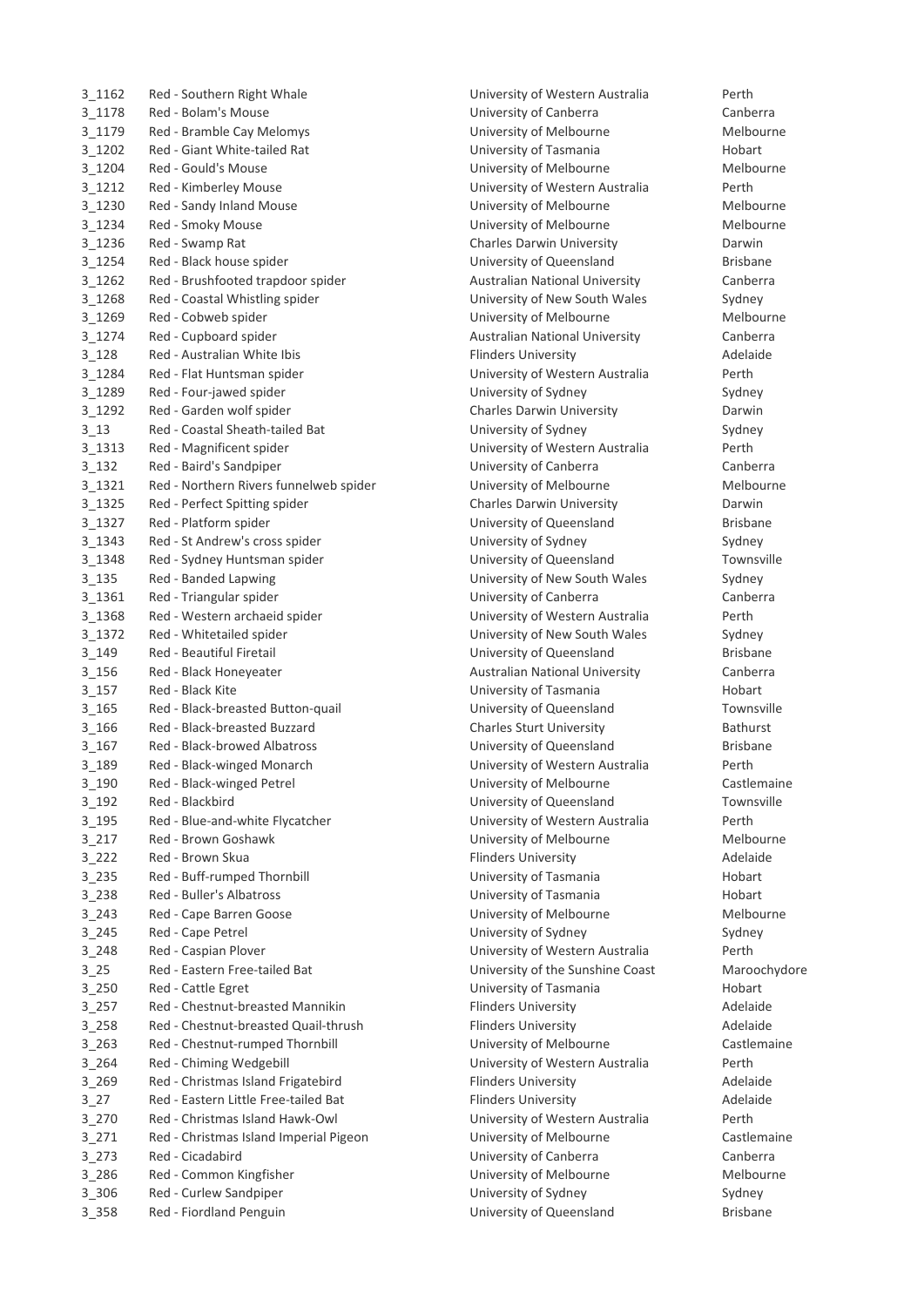| 3 373     | Red - Gang-gang Cockatoo         |
|-----------|----------------------------------|
| 3_377     | Red - Glossy Black-Cockatoo      |
| 3_378     | Red - Glossy Ibis                |
| 3_387     | <b>Red - Great Bowerbird</b>     |
| 3_390     | Red - Great Frigatebird          |
| 3_396     | Red - Green Catbird              |
| $3 - 402$ | Red - Green-backed Honeyeater    |
| $3 - 404$ | Red - Grey Butcherbird           |
| $3 - 405$ | Red - Grey Currawong             |
| $3 - 408$ | Red - Grey Goshawk               |
| $3 - 414$ | Red - Grey Phalarope             |
| $3 - 417$ | Red - Grey Teal                  |
| $3 - 42$  | Red - Hoary Wattled Bat          |
| $3 - 423$ | Red - Grey-fronted Honeyeater    |
| $3 - 427$ | Red - Grey-headed Robin          |
|           | Red - Gull-billed Tern           |
| $3 - 430$ | Red - Hooded Plover              |
| 3_439     |                                  |
| $3 - 445$ | Red - House Swift                |
| $3 - 448$ | Red - Imperial Shag              |
| $3 - 451$ | <b>Red - Inland Thornbill</b>    |
| 3 4 5 5   | Red - Island Thrush              |
| $3 - 46$  | Red - Large Forest Bat           |
| $3 - 463$ | Red - Kelp Gull                  |
| $3 - 464$ | Red - Kentish Plover             |
| $3 - 503$ | Red - Little Egret               |
| 3_508     | Red - Little Lorikeet            |
| 3_509     | Red - Little Paradise-kingfisher |
| $3 - 53$  | Red - Little Broad-nosed Bat     |
| 3_531     | Red - Macleay's Honeyeater       |
| $3 - 537$ | Red - Malayan Night Heron        |
| 3_549     | Red - Masked Finch               |
| 3_550     | Red - Masked Lapwing             |
| $3 - 555$ | Red - Mew Gull                   |
| 3_561     | Red - Musk Duck                  |
| 3_566     | Red - Narcissus Flycatcher       |
| $3 - 567$ | Red - New Holland Honeyeater     |
| $3 - 577$ | Red - Norfolk Island Gerygone    |
| 3 583     | Red - Northern Mallard           |
| 3_586     | Red - Northern Scrub-robin       |
| 3_589     | Red - Olive Whistler             |
| $3 - 59$  | Red - Northern Blossom-bat       |
| 3_600     | Red - Pacific Baza               |
| 3_604     | Red - Pacific Robin              |
| $3_{-61}$ | Red - Northern Cave Bat          |
| $3$ 617   | Red - Papuan Spine-tailed Swift  |
| 3_621     | Red - Partridge Pigeon           |
| 3_623     | Red - Pechora Pipit              |
| $3_627$   | Red - Pheasant-tailed Jacana     |
| 3_628     | Red - Pictorella Mannikin        |
| 3_630     | <b>Red - Pied Cormorant</b>      |
| 3_640     | Red - Plains Wanderer            |
| 3_643     | Red - Polynesian Storm-petrel    |
| 3_644     | Red - Pomarine Jaeger            |
| 3_654     | Red - Rainbow Bee-eater          |
| 3_695     | Red - Regent Bowerbird           |
| 3_699     | Red - Ringed Plover              |
| $3$ 705   | Red - Rose Robin                 |
| 3_709     | Red - Royal Albatross            |
|           | Red - Semon's Leaf-nosed Bat     |
| $3 - 71$  |                                  |
| $3 - 717$ | Red - Rufous Owl                 |
| 3_719     | Red - Rufous Songlark            |

Charles Sturt University **Bathurst** University of Queensland Brisbane 3\_378 Red - Glossy Ibis Flinders University Adelaide University of Tasmania Hobart University of Melbourne Melbourne University of Sydney Sydney University of Melbourne Melbourne Flinders University **Adelaide** University of Melbourne Melbourne University of Western Australia Perth University of New England **Armidale** Australian National University Canberra University of Sydney Sydney University of Western Australia Perth University of Melbourne Melbourne Charles Sturt University **Bathurst** Bathurst University of New England **Armidale** University of New South Wales Sydney Flinders University **Adelaide** University of Canberra **Canberra** Canberra Flinders University **Adelaide** University of Western Australia Perth University of Western Australia Perth University of Tasmania **Hobart** 3\_503 Red - Little Egret Charles Sturt University Bathurst University of Sydney Sydney University of Melbourne **Castlemaine** University of Queensland Brisbane University of New England **Armidale** University of Tasmania **Hobart** Hobart University of Queensland Brisbane University of Melbourne Melbourne University of Queensland Brisbane University of Melbourne Melbourne Australian National University **Canberra** University of Melbourne Melbourne University of Queensland Townsville University of New England Armidale University of New South Wales Sydney Flinders University **Adelaide** Flinders University **Adelaide** University of New England **Armidale** University of Queensland Brisbane University of Western Australia Perth University of New South Wales Sydney University of Sydney Sydney University of Western Australia Perth University of Sydney **Sydney Sydney** Sydney University of New England **Armidale** University of Queensland Townsville Flinders University **Adelaide** University of Canberra **Canberra** Canberra University of Queensland Brisbane University of Canberra **Canberra** Canberra University of New England **Armidale** University of New South Wales Sydney University of Sydney **Sydney** Sydney University of Melbourne Melbourne University of Melbourne Melbourne University of New South Wales Sydney Charles Darwin University **Charles Darwin**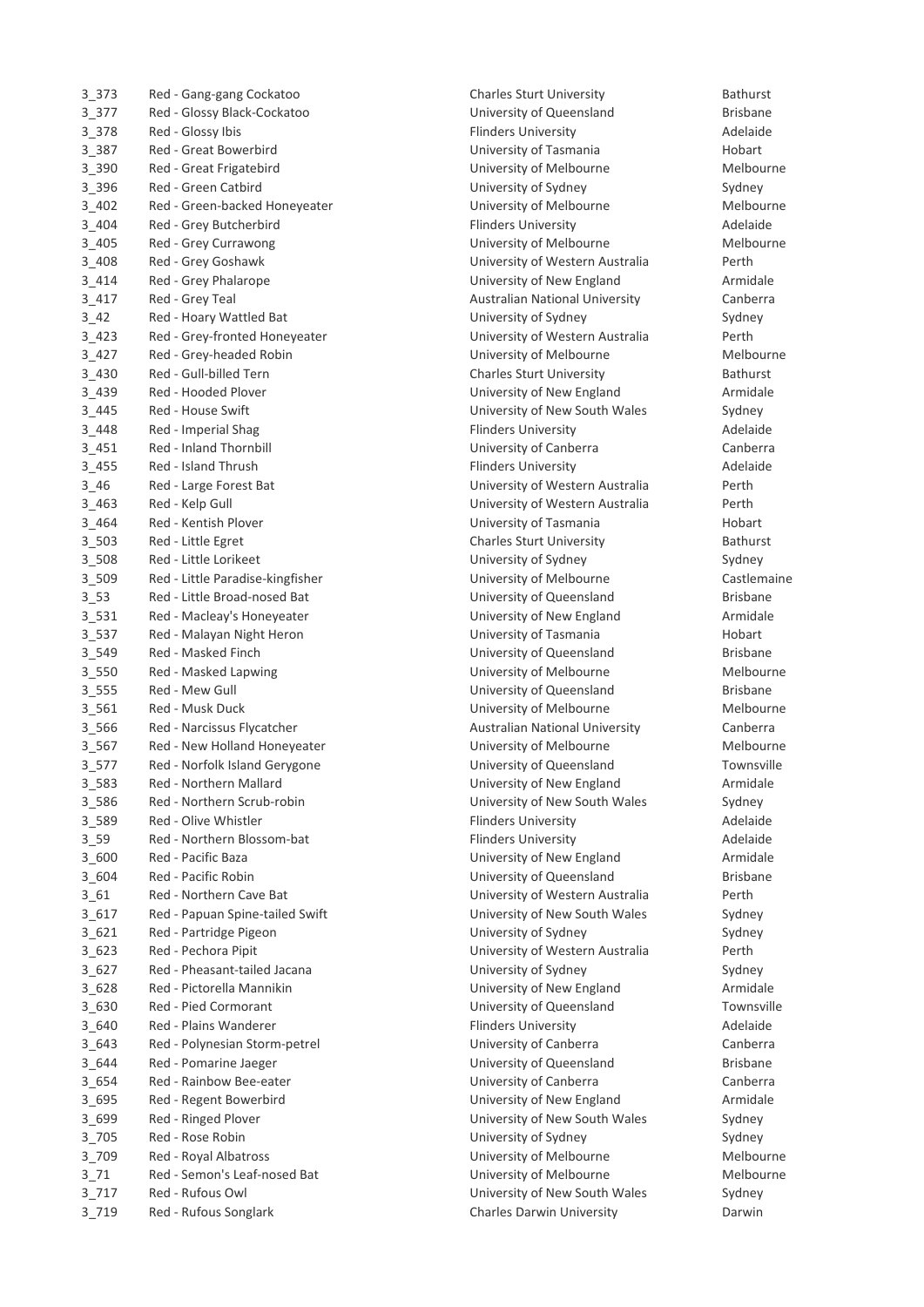| 3726           | Red - Sabine's Gull                                           |
|----------------|---------------------------------------------------------------|
| 3_731          | Red - Sarus Crane                                             |
| 3_747          | Red - Shy Albatross                                           |
| 3_754          | Red - Slaty-backed Thornbill                                  |
| 3 758          | <b>Red - Snow Petrel</b>                                      |
| $3 - 763$      | Red - Sooty Oystercatcher                                     |
| $3 - 767$      | Red - South Island Pied Oystercatcher                         |
| 3_775          | Red - Southern Whiteface                                      |
| 3_776          | Red - Spangled Drongo                                         |
| 3_779          | Red - Spinifex Pigeon                                         |
| $3 - 78$       | Red - Western False Pipistrelle                               |
| 3_785          | Red - Spotted Catbird                                         |
| 3_787          | Red - Spotted Harrier                                         |
| 3_789          | Red - Spotted Pardalote                                       |
| 3_790          | Red - Spotted Quail-thrush                                    |
| 3_794          | Red - Squatter Pigeon                                         |
| 3_795          | <b>Red - Star Finch</b>                                       |
| 3_801          | <b>Red - Striated Heron</b>                                   |
| 3_802          | <b>Red - Striated Pardalote</b>                               |
| 3_806          | Red - Stubble Quail                                           |
| $3_81$         | Red - White-striped Free-tailed Bat                           |
| 3_811          | Red - Superb Parrot                                           |
| 3_812          | Red - Swamp Harrier                                           |
| 3_818          | Red - Tasman Starling                                         |
| 3_824          | Red - Tawny-breasted Honeyeater                               |
| 3_828          | Red - Tiger Shrike                                            |
| 3_831          | Red - Torresian Crow                                          |
| 3_833          | <b>Red - Tree Martin</b>                                      |
| 3 844          | <b>Red - Varied Sittella</b>                                  |
| 3 845          | <b>Red - Varied Triller</b>                                   |
| 3 846          | Red - Variegated Fairy-wren                                   |
| $3 - 85$       | Red - Adelie Penguin                                          |
| 3 850          | Red - Wandering Whistling-Duck                                |
| 3_851          | Red - Watercock                                               |
| 3_864          | Red - Western Wattlebird                                      |
| 3_868          | Red - Whimbrel                                                |
| 3 875          | Red - White-bellied Cuckoo-shrike                             |
| 3878           | Red - White-breasted Robin                                    |
| 3 888          | Red - White-cheeked Honeyeater                                |
| 3 896          | Red - White-fronted Honeyeater<br><b>Red - Antarctic Tern</b> |
| $3 - 90$       | Red - White-quilled Rock-Pigeon                               |
| 3_906<br>3_919 |                                                               |
| $3_{921}$      | Red - White-winged Fairy-wren<br>Red - Wild Turkey            |
| 3_924          | Red - Wilson's Storm-Petrel                                   |
| $3_{926}$      | Red - Wonga Pigeon                                            |
| 3 9 3 0        | Red - Yellow Oriole                                           |
| 3 9 3 3        | Red - Yellow White-eye                                        |
| 3_945          | Red - Yellow-throated Honeyeater                              |
| $3 - 96$       | Red - Asian Brown Flycatcher                                  |
| 3_969          | Red - Brush-tailed Mulgara                                    |
| $3 - 97$       | Red - Asian Dowitcher                                         |
| $3_{972}$      | Red - Burrowing Bettong                                       |
| 3_988          | Red - Desert Rat-kangaroo                                     |
| $3 - 99$       | Red - Asian Koel                                              |
| 3_995          | Red - Eastern Quoll                                           |
| 3_997          | Red - Fat-tailed False Antechinus                             |
| 3_999          | Red - Feathertail Glider                                      |
| $4 - 10$       | Blue - Central Long-eared Bat                                 |
| $4 - 100$      | <b>Blue - Atherton Scrubwren</b>                              |
| 4 1005         | <b>Blue - Green Ringtail Possum</b>                           |

Australian National University Canberra Australian National University Canberra 3\_747 Red - Shy Albatross Australian National University Canberra University of New South Wales Sydney University of New South Wales Sydney University of Tasmania Hobart University of Melbourne Melbourne University of Queensland Brisbane University of Canberra **Canberra** Canberra University of Sydney Sydney University of Western Australia Perth University of Western Australia Perth University of New South Wales Sydney 3\_789 Red - Spotted Pardalote Flinders University Adelaide University of Western Australia Perth University of Sydney Sydney University of Melbourne Melbourne Australian National University Canberra Flinders University **Adelaide** Flinders University **Adelaide** University of Queensland Brisbane University of Western Australia Perth University of Melbourne Melbourne University of Queensland Townsville University of the Sunshine Coast Maroochydore University of Queensland Brisbane Australian National University Canberra Australian National University Canberra University of Melbourne Melbourne University of New South Wales Sydney Australian National University **Canberra** University of Western Australia Perth University of Melbourne Melbourne Charles Sturt University **Bathurst** Bathurst University of Western Australia Perth Australian National University Canberra University of Sydney **Sydney Sydney** Sydney Australian National University Canberra University of Western Australia Perth University of Melbourne Melbourne University of Queensland Brisbane University of Queensland Brisbane University of Sydney Sydney University of Tasmania Hobart University of the Sunshine Coast Maroochydore University of Western Australia Perth University of Tasmania Hobart Charles Darwin University **Darwin** Darwin University of Queensland Brisbane Charles Sturt University **Bathurst** Flinders University **Adelaide** University of Canberra **Canberra** Canberra University of New England **Armidale** University of Queensland Brisbane University of Western Australia Perth Australian National University Canberra 3\_997 Red - Fat-tailed False Antechinus Flinders University Adelaide Charles Darwin University **Charles Darwin** University of Western Australia Perth University of Melbourne Melbourne University of Melbourne **Melbourne** Melbourne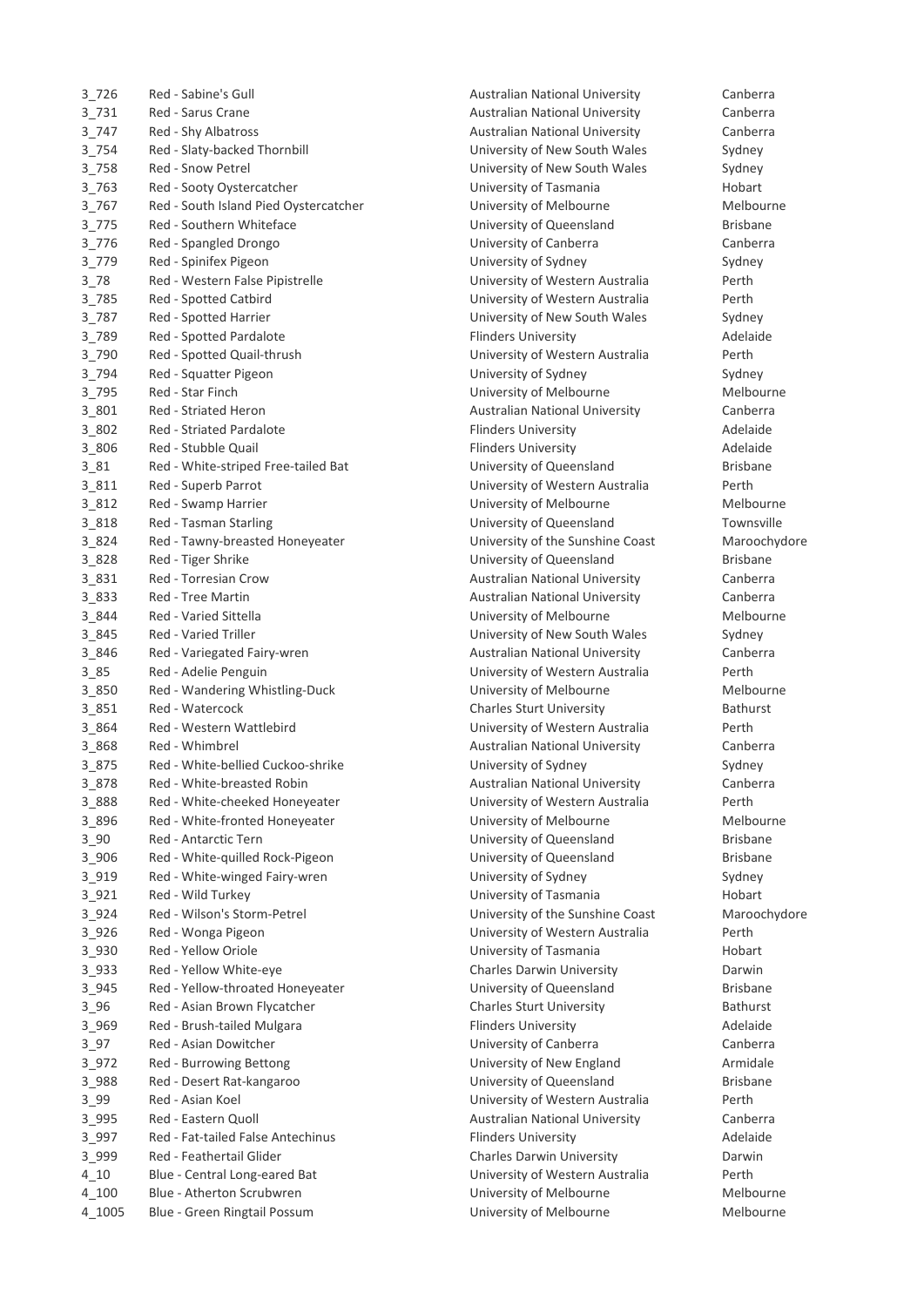| 4_1007    | Blue - Hairy-footed Dunnart             |
|-----------|-----------------------------------------|
| 4_1009    | Blue - Herbert's Rock-wallaby           |
| 4_1010    | Blue - Honey Possum                     |
| 4_1015    | Blue - Koala                            |
| 4_1018    | Blue - Leadbeater's Possum              |
| 4_1029    | Blue - Lumholtz's Tree-kangaroo         |
| $4_{103}$ | Blue - Australasian Bittern             |
| 4_1033    | Blue - Mareeba Rock-wallaby             |
| 4_1036    | Blue - Mountain Pygmy Possum            |
| 4_1046    | Blue - Northern Nail-tail Wallaby       |
| 4_1058    | Blue - Red Kangaroo                     |
| 4_1062    | Blue - Red-necked Wallaby               |
| 4_1064    | Blue - Rock Ringtail Possum             |
| 4_1081    | Blue - Southern Hairy-nosed Wombat      |
| 4_1088    | <b>Blue - Subtropical Antechinus</b>    |
| 4_1098    | Blue - Toolache Wallaby                 |
| 4_1101    | <b>Blue - Western Barred Bandicoot</b>  |
| 4_1104    | Blue - Western Quoll                    |
| 4_1106    | Blue - Whiptail Wallaby                 |
| 4_1108    | <b>Blue - White-tailed Dunnart</b>      |
| $4_{111}$ | Blue - Australian Bustard               |
| 4 1113    | Blue - Yellow-footed Antechinus         |
| 4_1114    | Blue - Yellow-footed Rock-wallaby       |
| 4_1133    | Blue - Gray's Beaked Whale              |
| 4_1138    | Blue - Indo-Pacific Hump-backed Dolphin |
| 4_1145    | Blue - New Zealand Fur Seal             |
| $4 - 115$ | Blue - Australian Logrunner             |
| 4_1150    | Blue - Pygmy Killer Whale               |
| 4_1151    | Blue - Pygmy Sperm Whale                |
| 4_1154    | Blue - Rough-toothed Dolphin            |
| 4_1157    | Blue - Short-beaked Common Dolphin      |
| 4_1158    | Blue - Short-finned Pilot Whale         |
| 4_1164    | <b>Blue - Spectacled Porpoise</b>       |
| 4_1166    | Blue - Spinner Dolphin                  |
| 4_1178    | Blue - Bolam's Mouse                    |
| 4_1179    | Blue - Bramble Cay Melomys              |
| 4_1187    | Blue - Carpentarian Rock-rat            |
| 4_1191    | Blue - Darling Downs Hopping Mouse      |
| 4 1196    | Blue - Eastern Pebble-mound Mouse       |
| 4_1203    | Blue - Golden-Backed Tree Rat           |
| 4_1205    | <b>Blue - Grassland Melomys</b>         |
| 4_1206    | <b>Blue - Great Hopping Mouse</b>       |
| $4_121$   | Blue - Australian Pratincole            |
| 4_1210    | Blue - House Mouse                      |
| 4_1214    | <b>Blue - Lakeland Downs Mouse</b>      |
| 4_1218    | Blue - Long-tailed Hopping Mouse        |
| 4_1224    | Blue - Pacific Rat                      |
| 4_1243    | Blue - Ant-mimicking spider             |
| 4_1244    | Blue - Antmimicking spider              |
| 4_1257    | Blue - Bolas spider                     |
| 4_1258    | Blue - Bronze Aussie jumper             |
| 4_1264    | Blue - Cascade funnelweb spider         |
| 4_1266    | Blue - Chink Jumping spider             |
| 4_1275    | Blue - Daddy long-legs spider           |
| 4_1277    | Blue - Eastern mouse spider             |
| $4 - 128$ | Blue - Australian White Ibis            |
| 4_1289    | Blue - Four-jawed spider                |
| 4_1290    | Blue - Four-spotted trapdoor spider     |
| 4_1296    | Blue - Golden trapdoor spider           |
| 4_1302    | Blue - Harvestmen                       |
| 4_1305    | Blue - Jewel spider                     |
|           |                                         |

University of New South Wales Sydney University of Melbourne Melbourne University of Queensland Townsville Flinders University **Adelaide** Charles Sturt University **Bathurst** Bathurst Flinders University **Adelaide** University of Queensland Brisbane Charles Sturt University **Bathurst** University of Queensland Brisbane Australian National University **Canberra** University of New South Wales Sydney University of Melbourne Melbourne Australian National University **Canberra** University of Melbourne Melbourne University of Melbourne Melbourne University of Tasmania Hobart University of Melbourne **Castlemaine** Flinders University **Adelaide** University of the Sunshine Coast Maroochydore University of Queensland Townsville University of New England **Australian Bustard Armidale** University of Queensland Brisbane University of Melbourne Melbourne University of New South Wales Sydney University of Queensland Brisbane University of Sydney **Alteration** Sydney University of Sydney **Australian Loginner Sydney** Sydney University of Melbourne Melbourne University of Queensland Brisbane University of Sydney **Blue Collection** Bydney University of Queensland Brisbane University of New South Wales Sydney University of Tasmania **Blue 2016** Blue Hobart University of New England Armidale Charles Sturt University **Bathurst** University of Queensland Townsville University of New England Armidale University of New South Wales Sydney University of Melbourne Melbourne Flinders University **Adelaide** Charles Sturt University **Bathurst** Flinders University **Adelaide** University of Queensland Brisbane Australian National University **Canberra** University of Melbourne Melbourne University of Sydney Mouse Choice Sydney Sydney Flinders University **Adelaide** University of Melbourne Melbourne University of Queensland Townsville University of New England Armidale University of Queensland Brisbane University of New South Wales Sydney Flinders University **Adelaide** University of Melbourne Melbourne University of Queensland Brisbane University of Sydney **Australian White Sydney Sydney** Flinders University **Adelaide** University of Queensland **Brisbane** University of New England **Armidale** Flinders University **Adelaide** University of New South Wales Sydney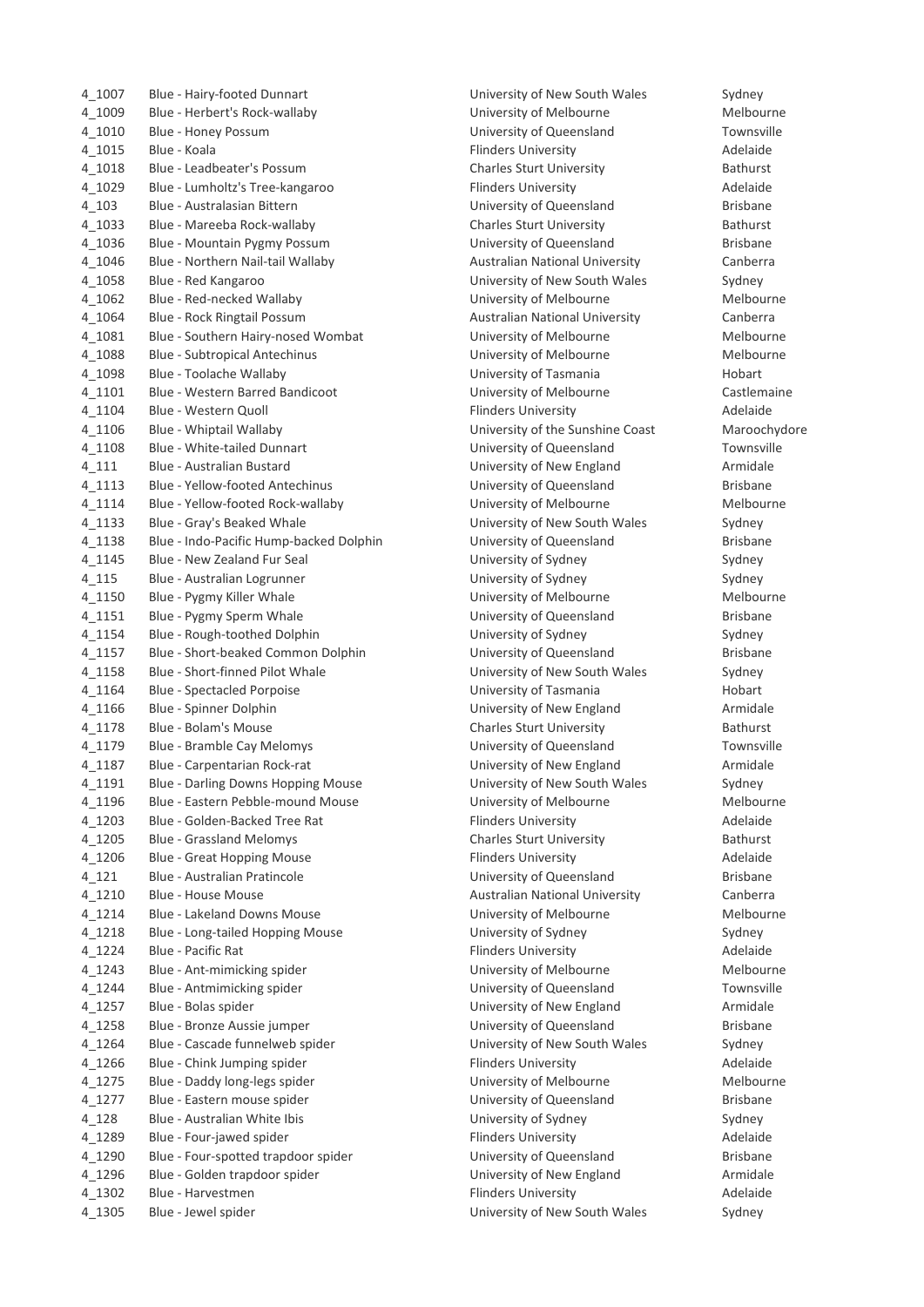| Blue - Mullamullang Cave spider         |
|-----------------------------------------|
| Blue - Nurina Cave spider               |
| Blue - Red'n'black spider               |
| Blue - Redback spider                   |
| <b>Blue - Banded Fruit-Dove</b>         |
| Blue - Slender sac spider               |
| Blue - Small bird-dropping spider       |
| Blue - Banded Honeyeater                |
| Blue - St Andrew's cross spider         |
| Blue - Swift spider                     |
| Blue - Sydney funnel-web spider         |
| Blue - Tasmanian golden trapdoor spider |
| Blue - Tree-stem trapdoor spider        |
| Blue - Tube spider                      |
| Blue - Two-spined spider                |
| Blue - Western archaeid spider          |
| Blue - Wheelweaving orbweaving spider   |
| Blue - White Kneed spider               |
| Blue - Common Bent-wing Bat             |
| Blue - Barred Cuckoo-shrike             |
| Blue - Beach Stone-curlew               |
| Blue - Common Blossom-bat               |
|                                         |
| Blue - Black Honeyeater                 |
| <b>Blue - Black Petrel</b>              |
| Blue - Black Tern                       |
| Blue - Black-bellied Storm-Petrel       |
| Blue - Black-billed Magpie              |
| Blue - Black-breasted Button-quail      |
| <b>Blue - Black-browed Albatross</b>    |
| Blue - Black-crowned Night Heron        |
| Blue - Black-eared Miner                |
| Blue - Black-faced Cuckoo-shrike        |
| Blue - Black-tailed Gull                |
| Blue - Brown Cuckoo-Dove                |
| <b>Blue - Brown Falcon</b>              |
| Blue - Brown Gerygone                   |
| Blue - Brown Honeyeater                 |
| Blue - Brown Treecreeper                |
| Blue - Eastern False Pipistrelle        |
| Blue - Buff-breasted Button-quail       |
| Blue - Buffy Fish-Owl                   |
|                                         |
| <b>Blue - Buller's Albatross</b>        |
| Blue - Chestnut-breasted Whiteface      |
| Blue - Chestnut-quilled Rock-Pigeon     |
| Blue - Christmas Island Imperial Pigeon |
| Blue - Cinnamon Quail-thrush            |
| Blue - Collared Imperial-Pigeon         |
| Blue - Collared Kingfisher              |
| <b>Blue - Collared Sparrowhawk</b>      |
| Blue - Common Chaffinch                 |
| <b>Blue - Common Greenshank</b>         |
| Blue - Common Noddy                     |
| Blue - Common Tern                      |
| Blue - Crimson Finch                    |
| Blue - Dark-sided Flycatcher            |
| Blue - Double-eyed Fig-Parrot           |
| Blue - Dusky Moorhen                    |
| Blue - Dusky Woodswallow                |
| Blue - Eastern Grass Owl                |
|                                         |

University of Melbourne The Melbourne University of Melbourne Melbourne University of Tasmania **Blue State Show Box Hobart** University of Melbourne Melbourne University of Queensland Townsville University of New South Wales Sydney Australian National University **Canberra** Flinders University **Adelaide** University of Melbourne Melbourne University of Tasmania **Blue Constructs St Andrew Hobart** University of Western Australia Perth University of Western Australia Perth Australian National University **Canberra** University of New South Wales Sydney Charles Darwin University **Darwin** Darwin Charles Sturt University **Bathurst** Bathurst University of Tasmania **Blue State Spider Shows** Hobart University of New South Wales Sydney University of Western Australia Perth University of Melbourne Melbourne Charles Sturt University **Bathurst** University of Queensland Brisbane University of Melbourne Melbourne University of Western Australia Perth University of Western Australia Perth Charles Sturt University **Bathurst** University of New England Armidale University of Tasmania Hobart University of Queensland Townsville University of Melbourne Melbourne University of Sydney **All Allen Sydney Sydney** Australian National University Canberra University of New South Wales Sydney University of Western Australia Perth University of Sydney **All and Sydney Sydney** Sydney University of Melbourne Melbourne University of Melbourne Melbourne University of the Sunshine Coast Maroochydore University of the Sunshine Coast Maroochydore University of Queensland Brisbane Australian National University **Canberra** University of Sydney **All Accord Sydney Sydney** Flinders University **Adelaide** University of Melbourne Melbourne University of Queensland Brisbane Charles Darwin University **Charles Darwin** University of New South Wales Sydney Charles Darwin University **Darwin** Darwin University of New England **Armidale** Flinders University **Adelaide** University of New England Armidale University of Western Australia Perth University of Tasmania **Hobart** University of New South Wales Sydney University of Canberra **Canberra** Canberra University of Melbourne Melbourne University of Canberra **East Execute Canberra** Canberra University of Western Australia Perth University of New South Wales Sydney University of Melbourne Castlemaine University of Tasmania **Hobart**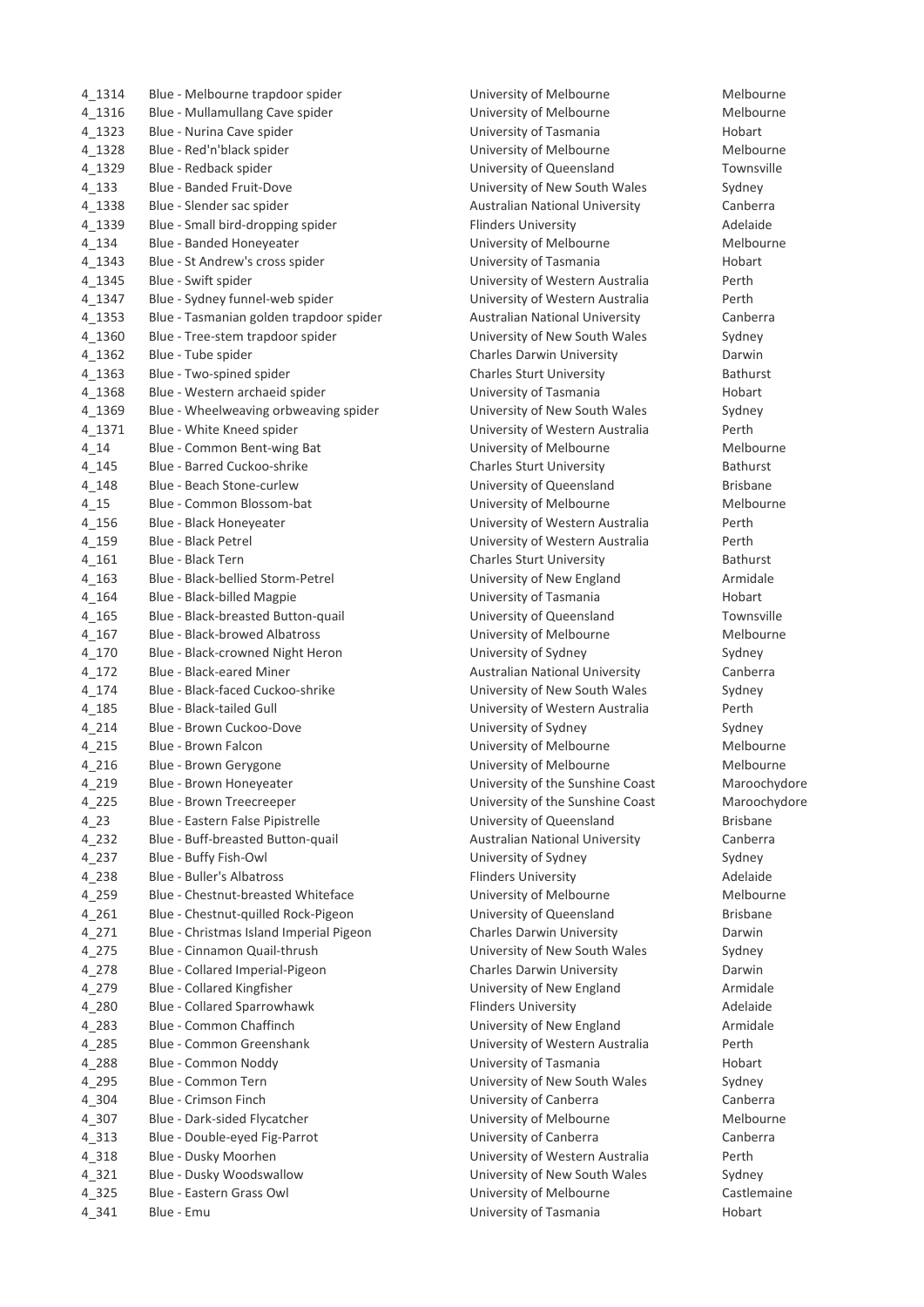| 4_352                  | Blue - Fairy Pitta                                                       |
|------------------------|--------------------------------------------------------------------------|
| 4_366                  | Blue - Forty-spotted Pardalote                                           |
| $4 - 373$              | Blue - Gang-gang Cockatoo                                                |
| $4 - 375$              | Blue - Gentoo Penguin                                                    |
| 4_389                  | <b>Blue - Great Crested Grebe</b>                                        |
| 4_394                  | Blue - Great-winged Petrel                                               |
| 4_395                  | <b>Blue - Greater Sand Plover</b>                                        |
| 4_398                  | Blue - Green Pygmy-goose                                                 |
| $4_{.401}$             | Blue - Green-backed Gerygone                                             |
| $4 - 404$              | Blue - Grey Butcherbird                                                  |
| 4_405                  | <b>Blue - Grey Currawong</b>                                             |
| 4 4 0 9                | Blue - Grey Grasswren                                                    |
| 4 4 2 1                | Blue - Grey-backed Storm-Petrel                                          |
| 4 4 4                  | <b>Blue - Inland Forest Bat</b>                                          |
| 4 4 4 1                | Blue - Horsfield's Bronze Cuckoo                                         |
| 4 4 4 3                | Blue - House Crow                                                        |
| 4 4 4 8                | Blue - Imperial Shag                                                     |
| 4 4 5                  | <b>Blue - Inland Free-tailed Bat</b>                                     |
| $4 - 458$              | Blue - Javan Pond Heron                                                  |
| 4 4 6 5                | Blue - Kerguelen Petrel                                                  |
| 4 4 6 6                | Blue - Kerguelen Shag                                                    |
| 4 4 6 7                | Blue - Kermadec Petrel                                                   |
| 4 4 7 4                | Blue - Large-billed Scrubwren                                            |
| 4_475                  | Blue - Large-tailed Nightjar                                             |
| 4 4 8 0                | Blue - Laysan Albatross                                                  |
| 4 4 8 8                | Blue - Lesser Noddy                                                      |
| 4 4 9                  | Blue - Large-eared Pied Bat                                              |
| 4 4 9 2                | Blue - Lewin's Honeyeater                                                |
| 4_496                  | Blue - Little Black Cormorant                                            |
| 4_497                  | Blue - Little Bronze Cuckoo                                              |
| 4 4 9 9                | Blue - Little Corella                                                    |
| $4_{51}$               | Blue - Lesser Long-eared Bat                                             |
| $4 - 510$              | Blue - Little Penguin                                                    |
| $4_{1516}$             | Blue - Little Stint                                                      |
| $4_{-}522$             | Blue - Long-tailed Finch                                                 |
| $4 - 524$              | Blue - Long-tailed Triller                                               |
| $4_{53}$               | Blue - Little Broad-nosed Bat                                            |
| 4_535                  | Blue - Magpie-Lark                                                       |
| $4 - 540$<br>$4 - 552$ | Blue - Mangrove Gerygone                                                 |
| $4 - 554$              | Blue - Masked Woodswallow                                                |
| 4_556                  | <b>Blue - Metallic Starling</b><br>Blue - Middendorff's Grasshopper-warb |
| $4 - 560$              |                                                                          |
| $4 - 561$              | Blue - Mulga Parrot<br><b>Blue - Musk Duck</b>                           |
| $4 - 564$              | <b>Blue - Nankeen Kestrel</b>                                            |
| 4_566                  | Blue - Narcissus Flycatcher                                              |
| $4 - 570$              | Blue - Newell's Shearwater                                               |
| $4 - 577$              | Blue - Norfolk Island Gerygone                                           |
| 4_591                  | Blue - Olive-backed Sunbird                                              |
| 4_593                  | Blue - Orange-bellied Parrot                                             |
| 4_596                  | Blue - Oriental Honey-buzzard                                            |
| 4 606                  | <b>Blue - Painted Finch</b>                                              |
| 4_609                  | Blue - Pale-headed Munia                                                 |
| $4 - 616$              | Blue - Papuan Frogmouth                                                  |
| $4 - 617$              | Blue - Papuan Spine-tailed Swift                                         |
| 4_628                  | Blue - Pictorella Mannikin                                               |
| 4 632                  | Blue - Pied Heron                                                        |
| 4 635                  | Blue - Pilotbird                                                         |
| 4 636                  | Blue - Pin-tailed Snipe                                                  |
| 4 644                  | Blue - Pomarine Jaeger                                                   |
| 4 648                  | Blue - Purple Swamphen                                                   |

University of Western Australia Perth University of Sydney **Abuse 2016** Sydney University of Melbourne Melbourne University of Melbourne Melbourne Charles Darwin University **Charles Darwin** University of Canberra **Canberra** Canberra University of New South Wales Sydney University of Queensland Townsville Charles Darwin University **Charles Darwin** University of New South Wales Sydney University of Sydney **Sydney** Sydney University of Sydney **Blue Core Sydney** Sydney Charles Darwin University **Charles Darwin** University of New England Forest Bat University of New England University of Tasmania **Hobart** University of Western Australia Perth University of Sydney **Example 2018** Sydney University of Queensland Townsville University of Canberra **Canberra** Canberra Flinders University **Adelaide** University of Western Australia Perth University of Melbourne **Castlemaine** University of New South Wales Sydney University of New South Wales Sydney Australian National University **Canberra** University of Western Australia Perth University of Western Australia Perth Charles Darwin University **Darwin** University of New South Wales Sydney University of Queensland Brisbane University of Western Australia Perth Flinders University **Adelaide** University of Canberra **Canberra** Canberra University of New South Wales Sydney Flinders University **Adelaide** Charles Darwin University **Charles Darwin** University of Tasmania Hobart Broad-nosed Bat University of Tasmania Hobart Australian National University Canberra Australian National University **Canberra** University of Queensland Brisbane University of Western Australia Perth 14.556 Blue - Middendorff's University of Sydney Sydney Sydney Sydney University of Queensland Brisbane University of New England Armidale University of the Sunshine Coast Maroochydore University of Melbourne Melbourne University of New England **Armidale** University of Western Australia Perth Charles Sturt University **Bathurst** Australian National University **Canberra** University of Melbourne Melbourne University of Western Australia Perth University of the Sunshine Coast Maroochydore University of New South Wales Sydney University of Melbourne Melbourne University of New South Wales Sydney Charles Sturt University **Bathurst** Charles Darwin University **Example 20 Blue Darwin** Darwin Charles Darwin University **Darwin** Australian National University Canberra Charles Darwin University **Darwin** Darwin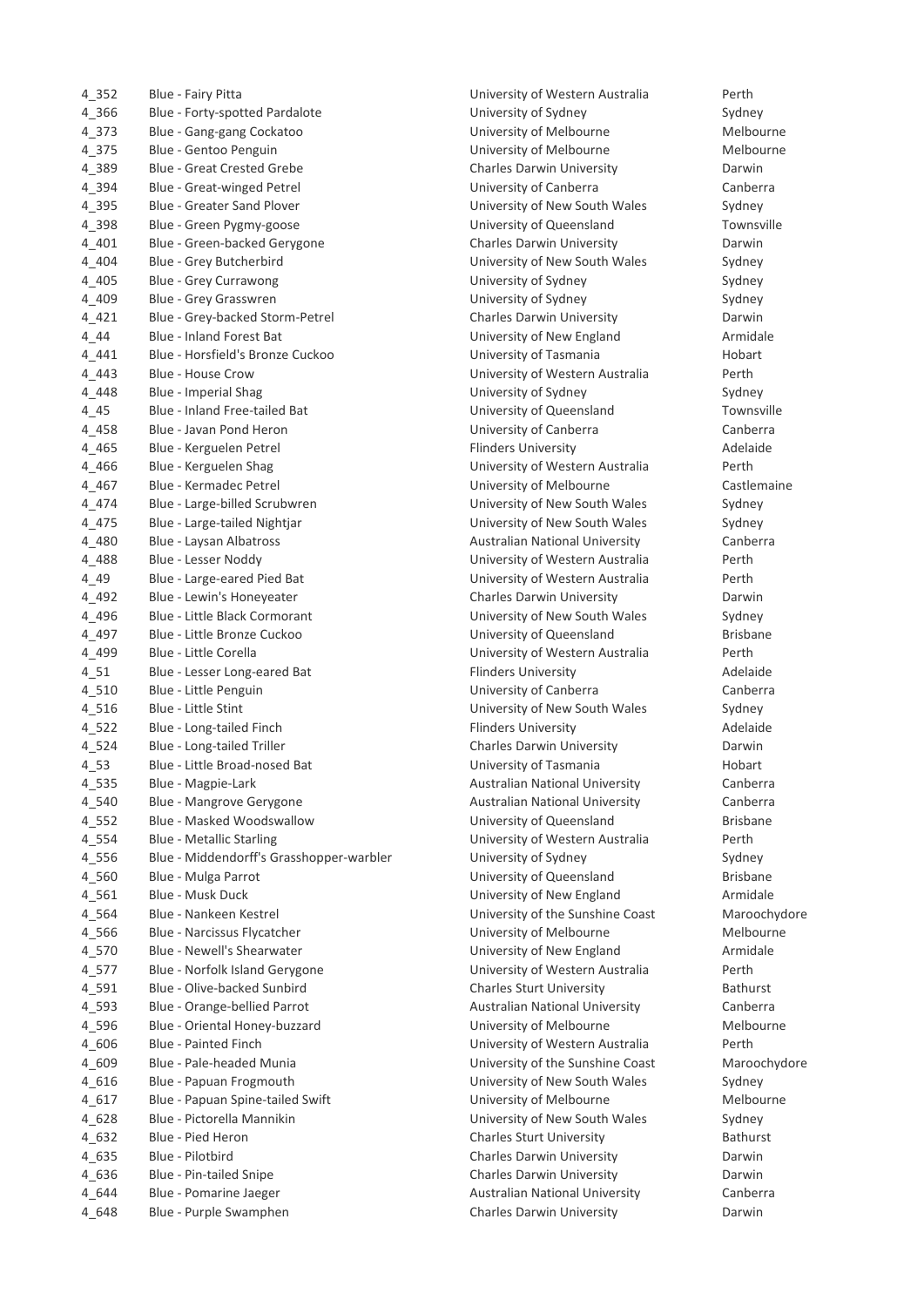| 4 658     | Blue - Red Goshawk                     |
|-----------|----------------------------------------|
| 4_666     | Blue - Red-browed Finch                |
| 4 667     | Blue - Red-browed Pardalote            |
| 4 677     | <b>Blue - Red-fronted Parakeet</b>     |
| 4 68      | Blue - Papuan Sheath-tailed Bat        |
| 4 682     | Blue - Red-necked Avocet               |
| 4 688     | Blue - Red-tailed Black-Cockatoo       |
| 4 691     | Blue - Red-whiskered Bulbul            |
| 4 695     | Blue - Regent Bowerbird                |
| 4 696     | Blue - Regent Honeyeater               |
| 4 698     | Blue - Restless Flycatcher             |
| 4 706     | Blue - Rose-crowned Fruit-Dove         |
| 4 719     | Blue - Rufous Songlark                 |
| 4 725     | Blue - Russet-tailed Thrush            |
| 4 727     | Blue - Sacred Kingfisher               |
| 4 733     | Blue - Satin Flycatcher                |
| 4 740     | <b>Blue - Scrubtit</b>                 |
| 4 747     | <b>Blue - Shy Albatross</b>            |
| 4_750     | <b>Blue - Silver-crowned Friarbird</b> |
| 4 757     | Blue - Slender-billed White-eye        |
| 4 766     | Blue - South Georgian Diving-Petrel    |
| 4 767     | Blue - South Island Pied Oystercatcher |
| 4 771     | Blue - Southern Emu-wren               |
| 4 774     | Blue - Southern Scrub-robin            |
| $4_{778}$ | <b>Blue - Spectacled Monarch</b>       |
| 4 779     | Blue - Spinifex Pigeon                 |
| 4 780     | Blue - Spinifexbird                    |
| 4 786     | Blue - Spotted Dove                    |
| 4 791     | <b>Blue - Spotted Redshank</b>         |
| 4_792     | Blue - Spotted Whistling-Duck          |
| 4_797     | Blue - Straw-necked Ibis               |
| $4_{80}$  | Blue - Western Long-eared Bat          |
| 4 804     | <b>Blue - Striped Honeyeater</b>       |
| 4 8 1 4   | Blue - Swinhoe's Snipe                 |
| 4 8 1 8   | <b>Blue - Tasman Starling</b>          |
| 4 8 2 3   | Blue - Tawny Grassbird                 |
| 4_832     | Blue - Torresian Imperial-pigeon       |
| $4 - 84$  | Blue - Abbott's Booby                  |
| 4 858     | Blue - Western Corella                 |
| 4_863     | Blue - Western Thornbill               |
| 4_864     | <b>Blue - Western Wattlebird</b>       |
| 4_879     | Blue - White-breasted Waterhen         |
| 4_882     | Blue - White-browed Babbler            |
| 4_887     | Blue - White-browed Woodswallow        |
| 4_892     | Blue - White-eared Monarch             |
| 4_894     | Blue - White-faced Robin               |
| 4 9 1 4   | Blue - White-throated Nightjar         |
| 4_920     | Blue - White-winged Triller            |
| 4 923     | Blue - Wilson's Phalarope              |
| 4_932     | <b>Blue - Yellow Wattlebird</b>        |
| 4_934     | Blue - Yellow-billed Kingfisher        |
| 4_941     | Blue - Yellow-rumped Mannikin          |
| 4_947     | Blue - Yellow-throated Scrubwren       |
| $4 - 95$  | <b>Blue - Arctic Warbler</b>           |
| 4_958     | <b>Blue - Atherton Antechinus</b>      |
| 4_965     | Blue - Boullanger Island Dunnart       |
| 4_974     | Blue - Carpentarian Dunnart            |
| 4_977     | <b>Blue - Cinnamon Antechinus</b>      |
| $4 - 98$  | <b>Blue - Asian House Martin</b>       |
| 4_986     | Blue - Daintree River Ringtail Possum  |
|           |                                        |

Flinders University **Adelaide** Flinders University **Adelaide** University of Sydney **Blue Access** Sydney University of Melbourne **Castlemaine** University of Queensland Brisbane University of Melbourne **Castlemaine** Flinders University **Adelaide** University of Queensland Brisbane University of Western Australia Perth University of Melbourne Melbourne University of Queensland Brisbane Australian National University **Canberra** University of Melbourne Melbourne Charles Darwin University **Charles Darwin** Flinders University **Adelaide** University of New South Wales Sydney University of Queensland Brisbane Australian National University **Canberra** University of Melbourne Melbourne University of Queensland Brisbane University of Sydney **Alternative Contract Contract Sydney** Sydney University of Western Australia Perth University of Western Australia Perth Flinders University **Adelaide** University of Sydney **Apple 3** Sydney University of Melbourne **Castlemaine** University of Western Australia Perth University of Sydney **Example 20 Blue Sydney** Sydney Charles Darwin University **Darwin** Darwin University of Melbourne **Castlemaine** Flinders University **Adelaide** Flinders University **Adelaide** University of Tasmania Hobart University of Western Australia Perth University of Queensland Brisbane University of Melbourne Melbourne University of the Sunshine Coast Maroochydore Flinders University **Adelaide** University of Western Australia Perth University of Melbourne Melbourne Australian National University Canberra University of New South Wales Sydney Charles Darwin University **Example 20 Base** University of Melbourne Melbourne University of the Sunshine Coast Maroochydore University of Western Australia Perth Flinders University **Adelaide** University of Canberra **Canberra** Canberra University of Sydney **Algebra 2023** Sydney University of Western Australia Perth Australian National University **Canberra** University of New South Wales Sydney University of New England **Armidale** University of Queensland Brisbane University of New England Armidale University of Tasmania **Boullanger Island Dunnart Contract** Hobart University of Sydney **Blue Carpentarian Dunnart Control** Sydney University of Queensland Townsville University of Melbourne Melbourne University of Sydney **Algebra 2018** Sydney University of Queensland Brisbane